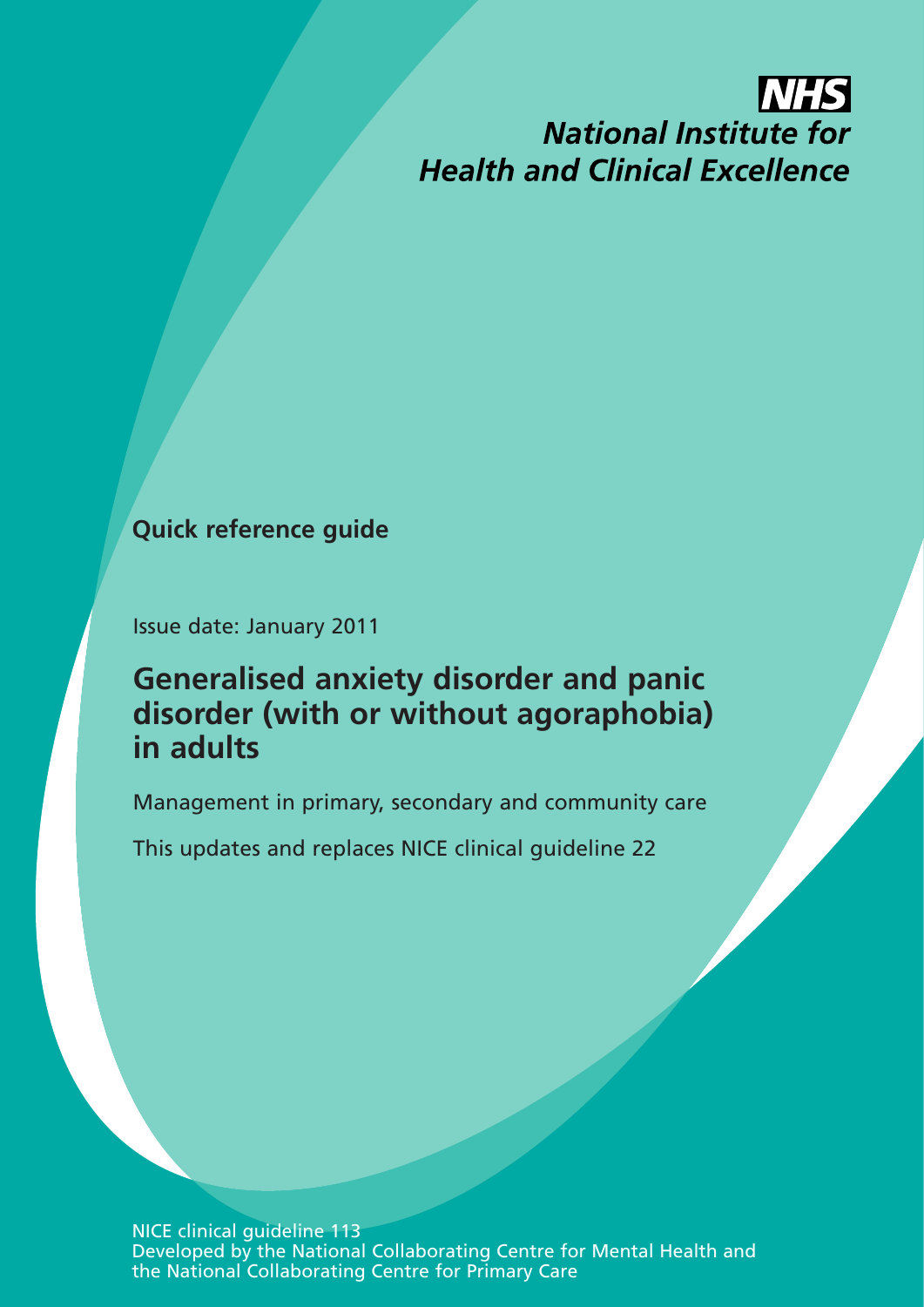### **About this booklet**

This is a quick reference guide that summarises the recommendations NICE has made to the NHS in 'Generalised anxiety disorder and panic disorder (with or without agoraphobia) in adults: management in primary, secondary and community care' (NICE clinical guideline 113).

This guideline updates and replaces NICE clinical guideline 22 (published December 2004; amended April 2007). The recommendations for the management of generalised anxiety disorder have been updated. The recommendations for the management of panic disorder have not been updated.

For more information on how NICE clinical guidelines are developed, go to **www.nice.org.uk**

### **Who should read this booklet?**

This quick reference guide is for healthcare professionals and other staff who care for people with generalised anxiety disorder or panic disorder.

### **Who wrote the guideline?**

The recommendations on generalised anxiety disorder were developed by the National Collaborating Centre for Mental Health, which is based at the Royal College of Psychiatrists and the British Psychological Society. The recommendations on panic disorder were developed by the National Collaborating Centre for Primary Care, which was based at the Royal College of General Practitioners. Each Collaborating Centre worked with a group of healthcare professionals (including consultants, GPs and nurses), service users and carers, and technical staff, who reviewed the evidence and drafted the recommendations. The recommendations were finalised after public consultation.

### **Where can I get more information about the guideline?**

The NICE website has the recommendations in full, reviews of the evidence they are based on, a summary of the guideline for patients and carers, and tools to support implementation (see page 23 for more details).

#### **National Institute for Health and Clinical Excellence**

MidCity Place 71 High Holborn London WC1V 6NA

#### **www.nice.org.uk**

ISBN 978-1-84936-462-1

© National Institute for Health and Clinical Excellence, 2011. All rights reserved. This material may be freely reproduced for educational and not-for-profit purposes. No reproduction by or for commercial organisations, or for commercial purposes, is allowed without the express written permission of NICE.

NICE clinical guidelines are recommendations about the treatment and care of people with specific diseases and conditions in the NHS in England and Wales.

This guidance represents the view of NICE, which was arrived at after careful consideration of the evidence available. Healthcare professionals are expected to take it fully into account when exercising their clinical judgement. However, the guidance does not override the individual responsibility of healthcare professionals to make decisions appropriate to the circumstances of the individual patient, in consultation with the patient and/or guardian or carer, and informed by the summary of product characteristics of any drugs they are considering.

Implementation of this guidance is the responsibility of local commissioners and/or providers. Commissioners and providers are reminded that it is their responsibility to implement the guidance, in their local context, in light of their duties to avoid unlawful discrimination and to have regard to promoting equality of opportunity. Nothing in this guidance should be interpreted in a way that would be inconsistent with compliance with those duties.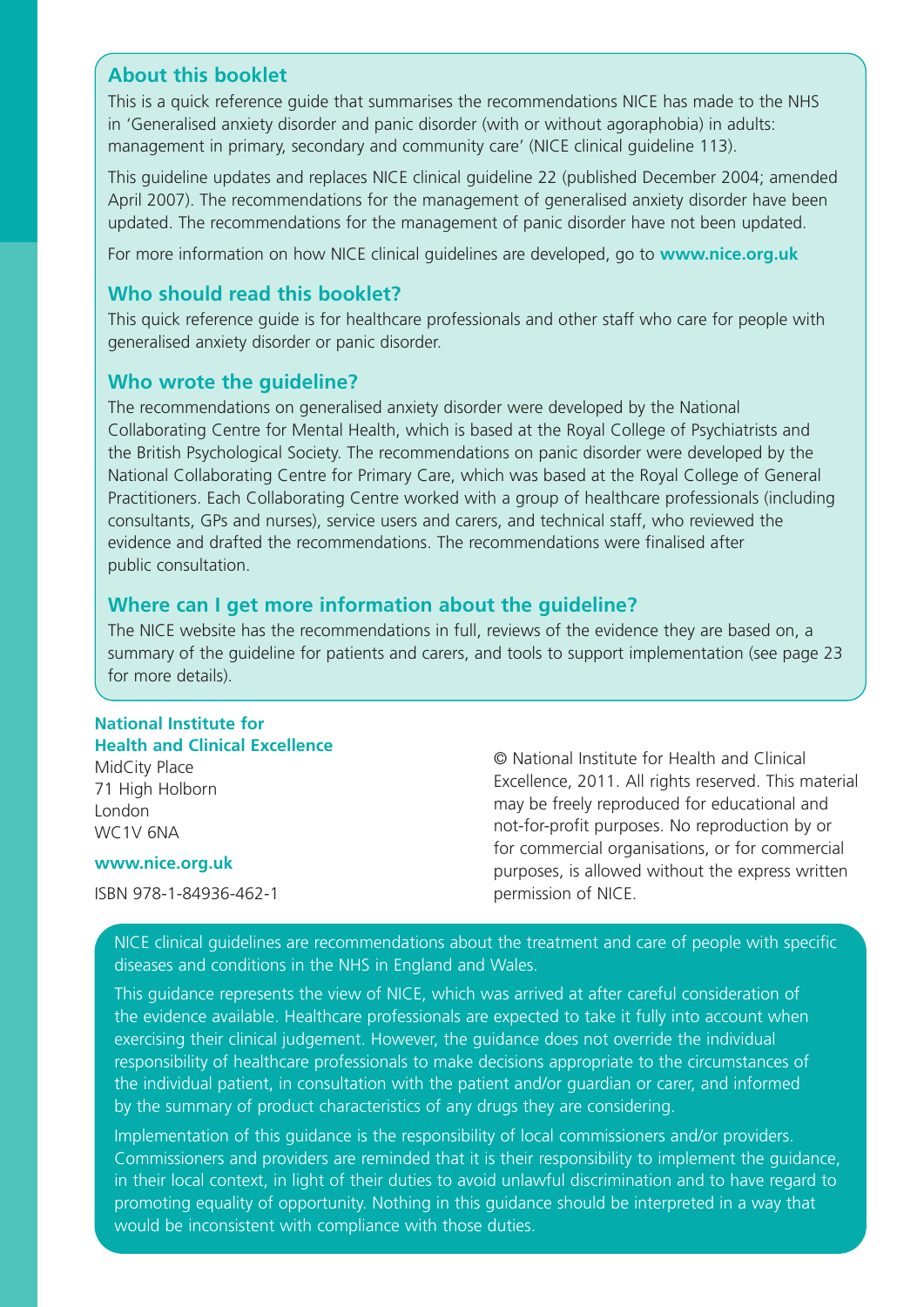# **Contents**

| <b>Introduction</b>                                                                                             | 4  |
|-----------------------------------------------------------------------------------------------------------------|----|
| <b>Person-centred care</b>                                                                                      | 4  |
| Key priorities for implementation                                                                               | 5  |
| Principles of care for people with GAD                                                                          | 7  |
| The stepped-care model for GAD                                                                                  | 8  |
| Step 1: All known and suspected presentations<br>of GAD                                                         | 9  |
| Step 2: Diagnosed GAD that has not improved after<br>step 1 interventions                                       | 11 |
| Step 3: GAD with marked functional impairment<br>or that has not improved after step 2 interventions            | 12 |
| Step 4: Complex, treatment-refractory GAD and<br>very marked functional impairment or high risk<br>of self-harm | 15 |
| Principles of care for people with panic disorder                                                               | 16 |
| The stepped-care model for panic disorder                                                                       | 16 |
| Step 1: Recognition and diagnosis of panic disorder                                                             | 17 |
| Steps 2-4: Management of panic disorder in<br>primary care                                                      | 18 |
| Step 5: Care for people with panic disorder in<br>specialist mental health services                             | 21 |
| <b>Further information</b>                                                                                      | 23 |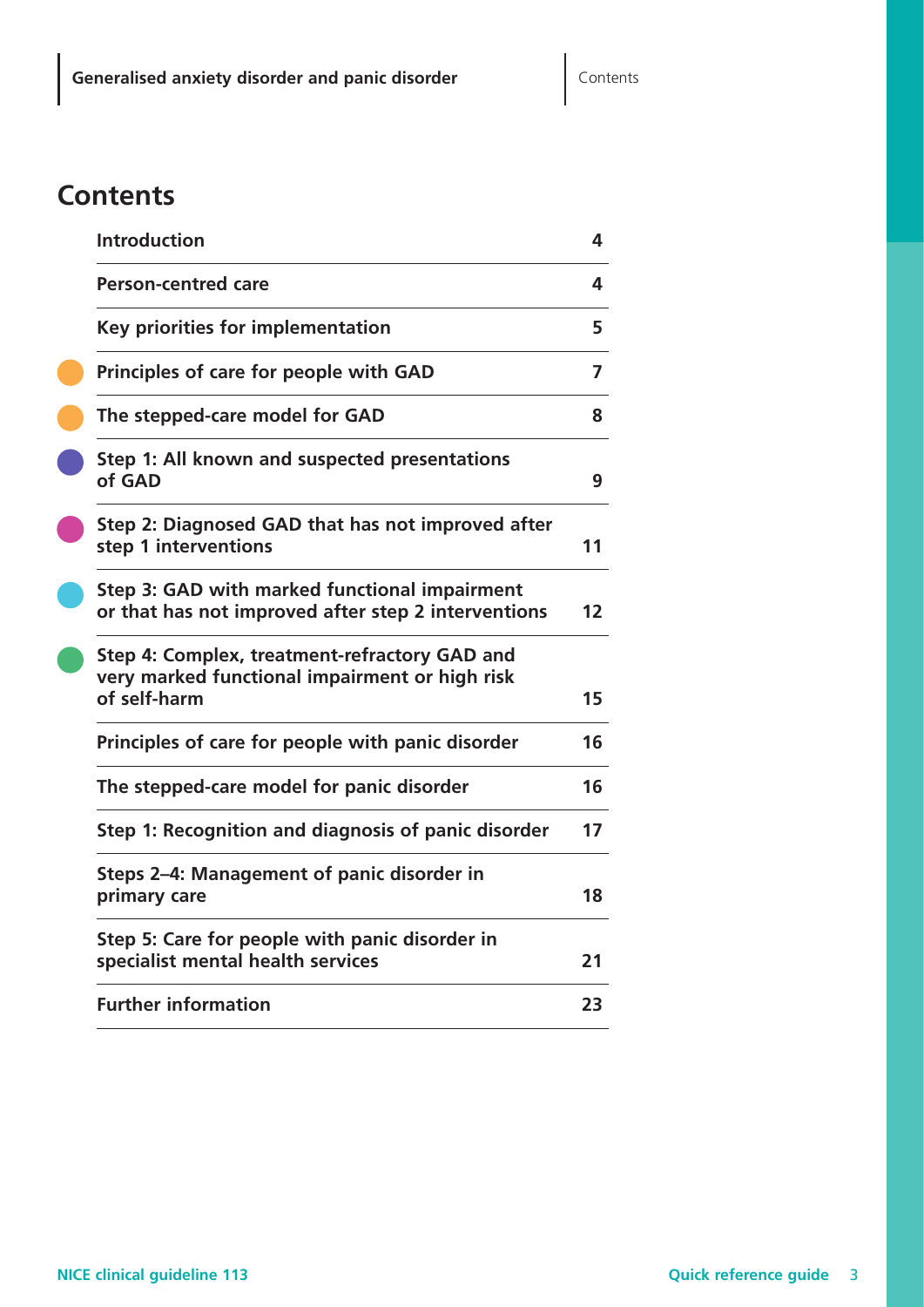# **Introduction**

Generalised anxiety disorder (GAD) is a common disorder of which the central feature is excessive worry about a number of different events associated with heightened tension. It can exist in isolation but more commonly occurs with other anxiety and depressive disorders. The guideline covers both 'pure' GAD, in which no comorbidities are present, and GAD comorbid with other anxiety and depressive disorders in which GAD is the primary diagnosis.

Panic disorder is characterised by recurring, unforeseen panic attacks followed by at least 1 month of persistent worry about having another attack and concern about its consequences, or a significant change in behaviour related to panic attacks. Panic disorder can be diagnosed with or without agoraphobia.

Generalised anxiety disorder and panic disorder vary in severity and complexity, and both can follow chronic or remitting courses. Where possible, the goal of an intervention should be complete relief of symptoms (remission), which is associated with better functioning and a lower likelihood of relapse.

The guideline assumes that prescribers will use a drug's summary of product characteristics (SPC) to inform their decisions made with individual service users.

This guideline recommends some drugs for indications for which they do not have a UK marketing authorisation at the date of publication, if there is good evidence to support that use. Where recommendations have been made for the use of drugs outside their licensed indications ('off-label use'), this is indicated in the recommendation or in a footnote.

# **Person-centred care**

Treatment and care should take into account people's individual needs and preferences. Good communication is essential, supported by evidence-based information, to allow people to reach informed decisions about their care. Follow advice on seeking consent from the Department of Health or Welsh Assembly Government if needed. If the person agrees, families and carers should have the opportunity to be involved in decisions about treatment and care.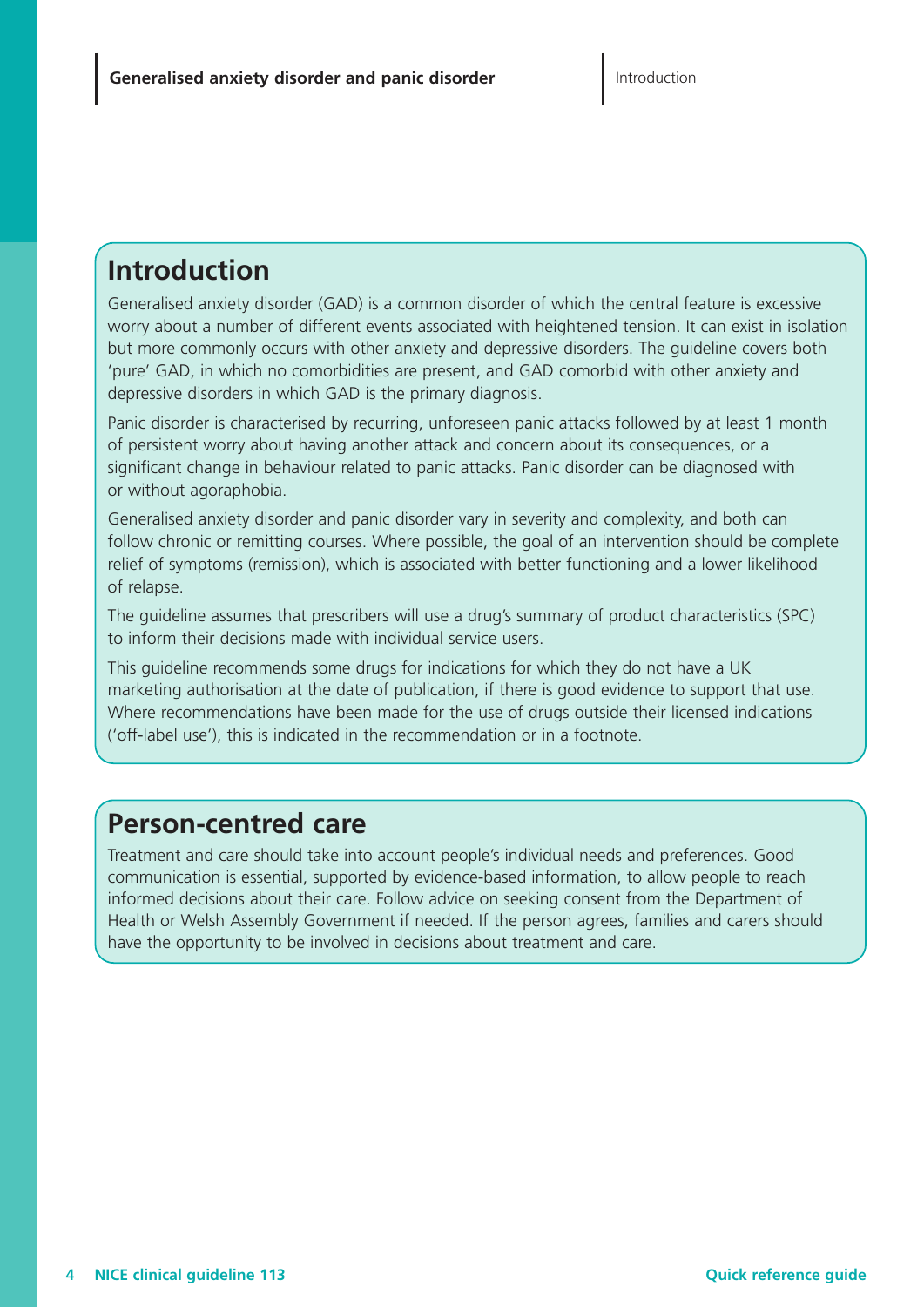# **Key priorities for implementation**

The key priorities for implementation have been chosen from the updated recommendations on the management of GAD.

#### **Step 1: All known and suspected presentations of GAD**

#### *Identification*

- Identify and communicate the diagnosis of GAD as early as possible to help people understand the disorder and start effective treatment promptly.
- Consider the diagnosis of GAD in people presenting with anxiety or significant worry, and in people who attend primary care frequently who:
	- − have a chronic physical health problem **or**
	- − do not have a physical health problem but are seeking reassurance about somatic symptoms (particularly older people and people from minority ethnic groups) **or**
	- − are repeatedly worrying about a wide range of different issues.

#### **Step 2: Diagnosed GAD that has not improved after step 1 interventions**

*Low-intensity psychological interventions for GAD*

- For people with GAD whose symptoms have not improved after education and active monitoring in step 1, offer one or more of the following as a first-line intervention, guided by the person's preference:
	- − individual non-facilitated self-help
	- − individual guided self-help
	- − psychoeducational groups.

### **Step 3: GAD with marked functional impairment or that has not improved after step 2 interventions**

#### *Treatment options*

- For people with GAD and marked functional impairment, or those whose symptoms have not responded adequately to step 2 interventions:
	- − Offer either:
		- ◆ an individual high-intensity psychological intervention (see page 12) **or**
		- ◆ drug treatment (see page 13).
	- − Provide verbal and written information on the likely benefits and disadvantages of each mode of treatment, including the tendency of drug treatments to be associated with side effects and withdrawal syndromes.
	- − Base the choice of treatment on the person's preference as there is no evidence that either mode of treatment (individual high-intensity psychological intervention or drug treatment) is better.

#### *High-intensity psychological interventions*

If a person with GAD chooses a high-intensity psychological intervention, offer either cognitive behavioural therapy (CBT) or applied relaxation.

*continued*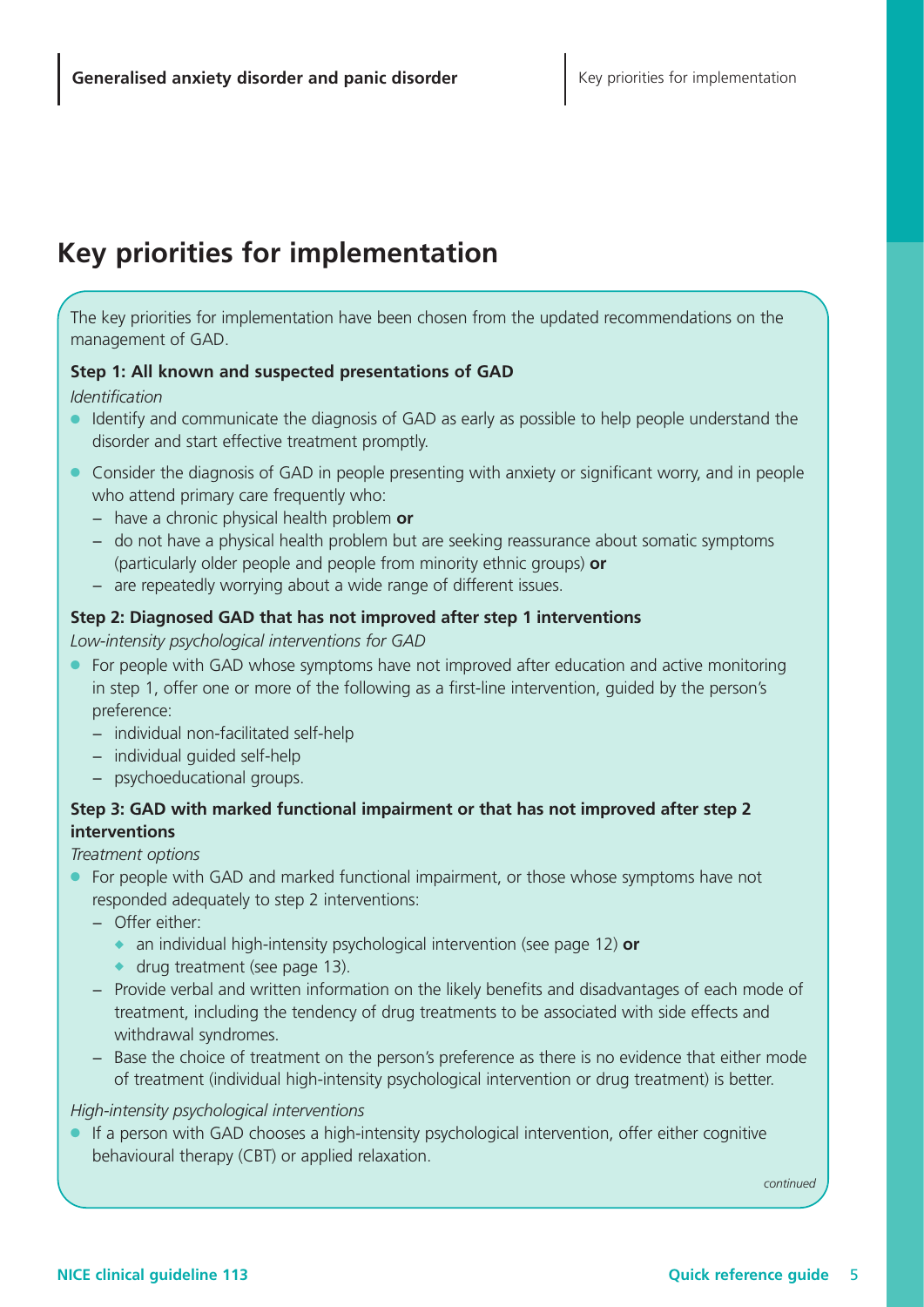# **Key priorities for implementation** *continued*

#### *Drug treatment*

- If a person with GAD chooses drug treatment, offer a selective serotonin reuptake inhibitor (SSRI). Consider offering sertraline first because it is the most cost-effective drug, but note that at the time of publication (January 2011) sertraline did not have UK marketing authorisation for this indication. Informed consent should be obtained and documented. Monitor the person carefully for adverse reactions.
- Do not offer a benzodiazepine for the treatment of GAD in primary or secondary care except as a short-term measure during crises. Follow the advice in the 'British national formulary' on the use of a benzodiazepine in this context.
- Do not offer an antipsychotic for the treatment of GAD in primary care.

#### *Inadequate response to step 3 interventions*

- Consider referral to step 4 if the person with GAD has severe anxiety with marked functional impairment in conjunction with:
	- − a risk of self-harm or suicide **or**
	- − significant comorbidity, such as drug misuse, personality disorder or complex physical health problems **or**
	- − self-neglect **or**
	- − an inadequate response to step 3 interventions.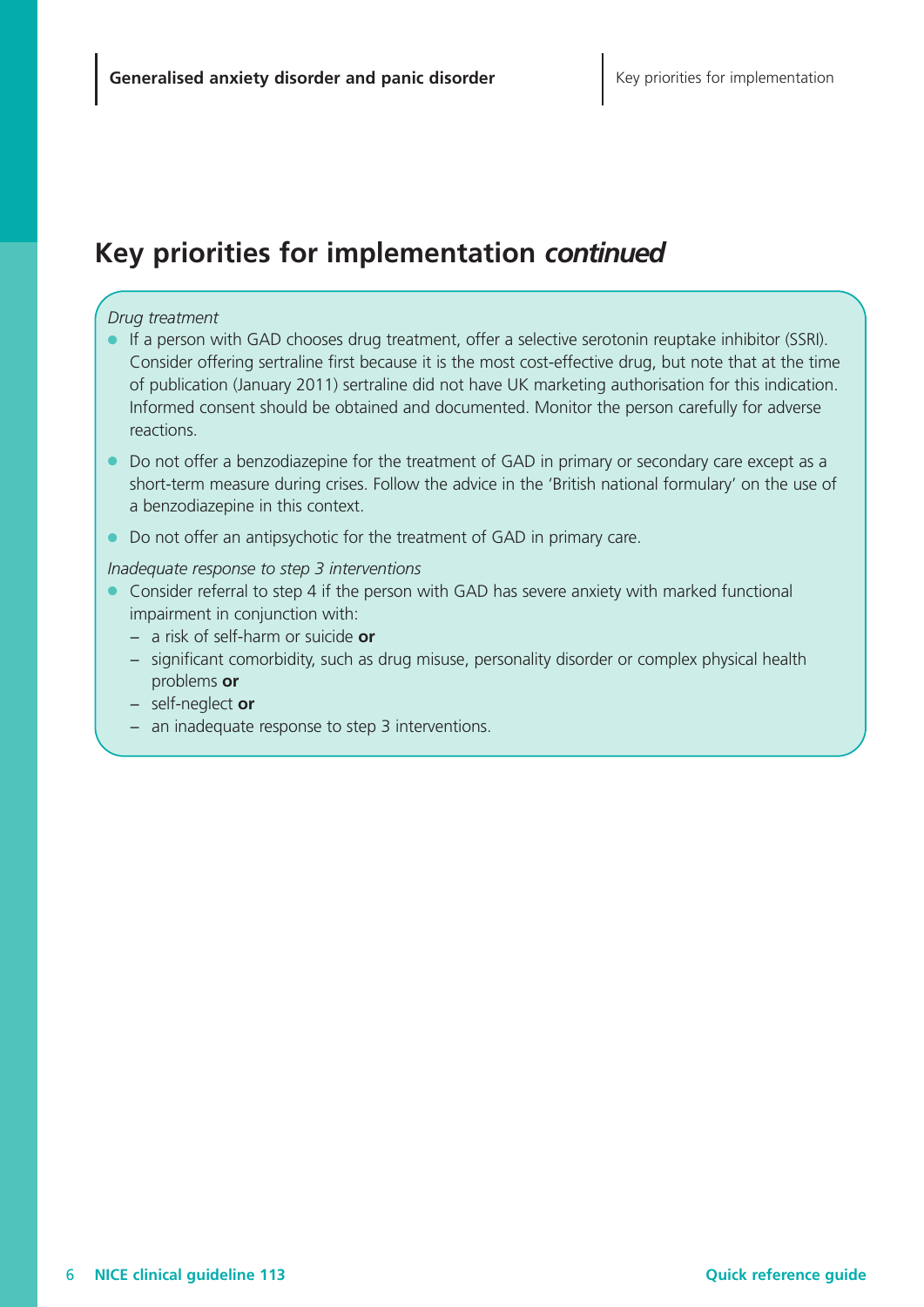# **Principles of care for people with GAD**

### **Information and support for people with GAD**

- Build a relationship and work in an open, engaging and non-judgemental manner.
- Explore with the person:
	- their worries, in order to jointly understand the impact of GAD
	- treatment options, indicating that decision making is a shared process.
- Ensure that discussion takes place in settings in which confidentiality, privacy and dignity are respected.
- Provide information appropriate to the person's level of understanding about the nature of GAD and the range of treatments available.
- If possible, ensure that comprehensive written information is available in the person's preferred language and in audio format.
- Offer independent interpreters if needed.
- Inform the person about local and national self-help organisations and support groups.

### **Supporting families and carers**

- When families and carers are involved in supporting a person with GAD, consider:
	- offering a carer's assessment of their caring, physical and mental health needs
	- providing information, including contact details, about family and carer support groups and voluntary organisations, and helping families or carers to access these
	- negotiating between the person with GAD and their family or carers about confidentiality and the sharing of information
	- providing written and verbal information on GAD and its management, including how families and carers can support the person
	- providing contact numbers and information about what to do and who to contact in a crisis.

### **Additional considerations for people with GAD and a learning disability or acquired cognitive impairment**

- For people with a mild learning disability or mild acquired cognitive impairment, offer the same interventions as for other people with GAD, adjusting the method of delivery or duration of the intervention if necessary to take account of the disability or impairment.
- When assessing or offering an intervention to people with a moderate to severe learning disability or moderate to severe acquired cognitive impairment, consider consulting with a relevant specialist.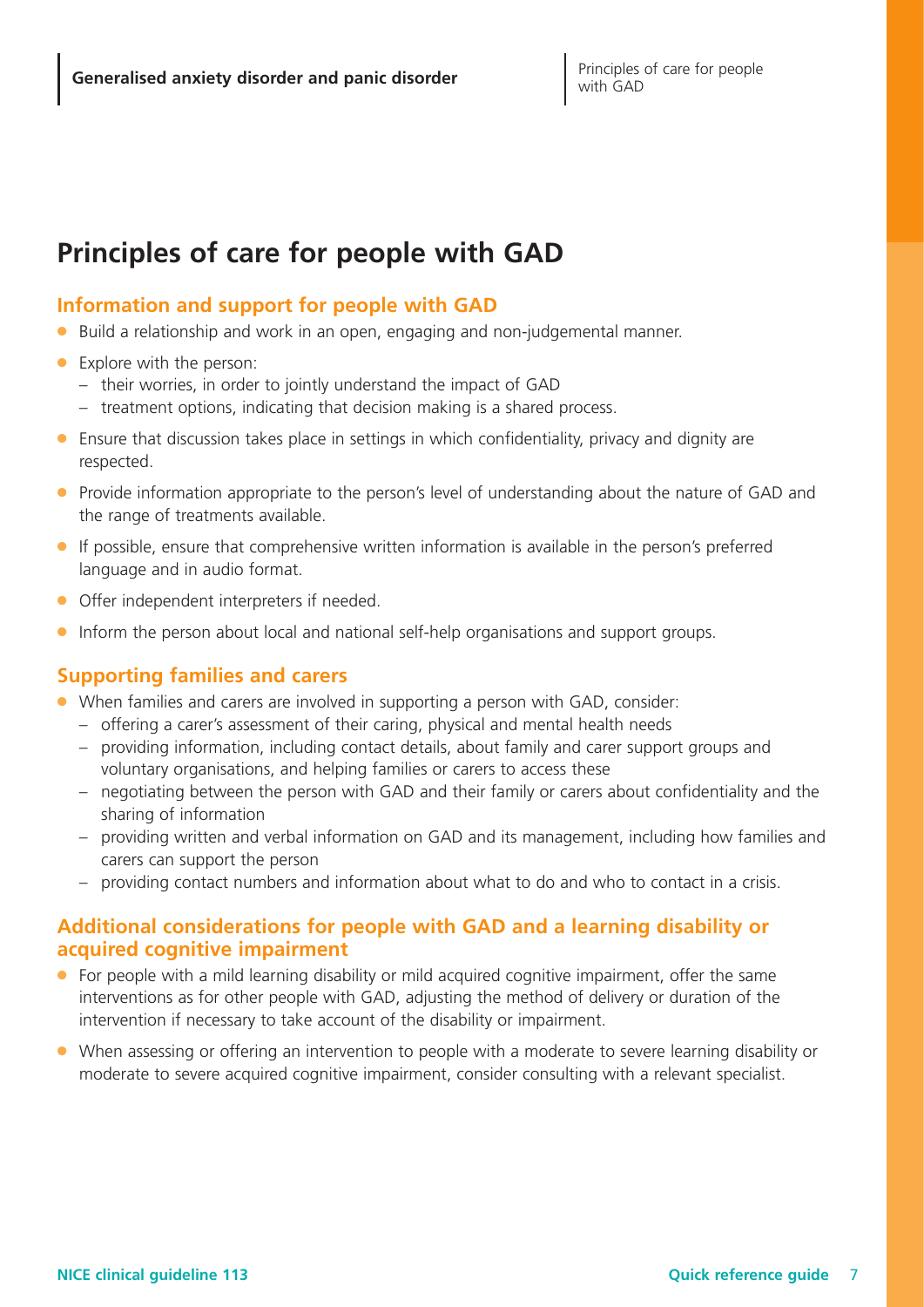# **The stepped-care model for GAD**

● Follow the stepped-care model shown below, offering the least intrusive, most effective intervention first.



<sup>&</sup>lt;sup>1</sup> A self-administered intervention intended to treat GAD involving written or electronic self-help materials (usually a book or workbook). It is similar to individual guided self-help but usually with minimal therapist contact, for example an occasional short telephone call of no more than 5 minutes.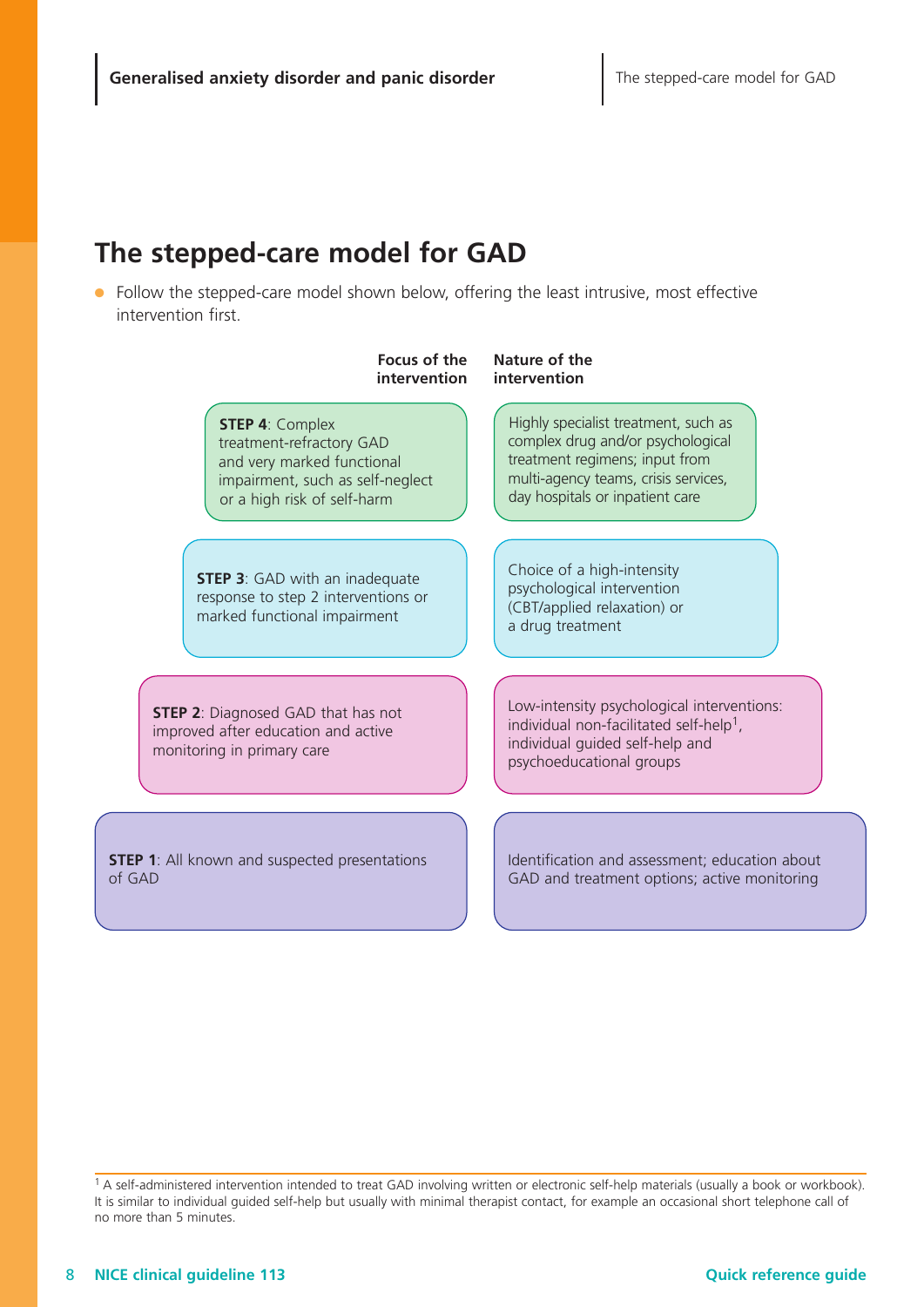# **Step 1: All known and suspected presentations of GAD**

### **Identification**

- Identify and communicate the diagnosis of GAD as early as possible to help people understand the disorder and start effective treatment promptly.
- Consider the diagnosis of GAD in people presenting with anxiety or significant worry, and in people who attend primary care frequently who:
	- have a chronic physical health problem **or**
	- do not have a physical health problem but are seeking reassurance about somatic symptoms (particularly older people and people from minority ethnic groups) **or**
	- are repeatedly worrying about a wide range of different issues.
- For people seeking reassurance about a chronic physical health problem or somatic symptoms and/or repeated worrying, consider with them whether some of their symptoms may be due to GAD.

### **Assessment**

- Conduct a comprehensive assessment that does not rely solely on the number, severity and duration of symptoms, but also considers the degree of distress and functional impairment.
- Consider how the following factors might have affected the development, course and severity of the person's GAD:
	- any comorbid depressive disorder or other anxiety disorder
	- any comorbid substance misuse
	- any comorbid medical condition
	- a history of mental health disorders
	- past experience of, and response to, treatments.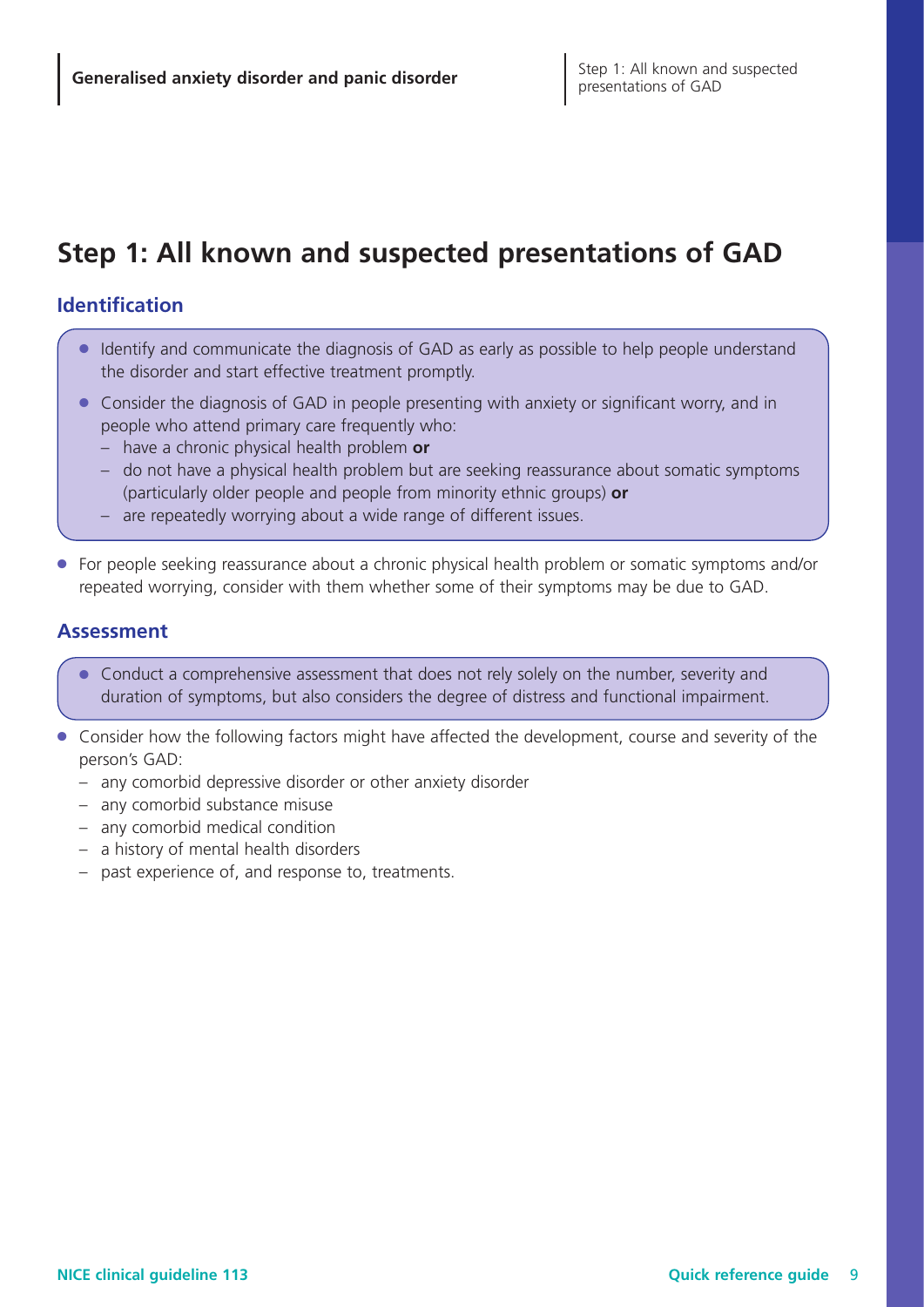#### People with GAD and a comorbid depressive or other anxiety disorder

● Treat the primary disorder first (that is, the one that is more severe and in which it is more likely that treatment will improve overall functioning) (see 'Related NICE guidance', page 23).

#### People with GAD who misuse substances

- Be aware that:
	- − substance misuse can be a complication of GAD
	- − non-harmful substance use should not be a contraindication to the treatment of GAD
	- − harmful and dependent substance misuse should be treated first (see 'Related NICE guidance', page 23) as this may lead to significant improvement in the symptoms of GAD.

### **Education and active monitoring**

- Provide the person with education about the nature of GAD and the options for treatment, including the 'Understanding NICE guidance' booklet' (see 'Further information', page 23).
- Actively monitor the person's symptoms and functioning.
- Discuss the use of over-the-counter medications and preparations, and explain the potential for interactions with other prescribed and over-the-counter medications and the lack of evidence to support their safe use.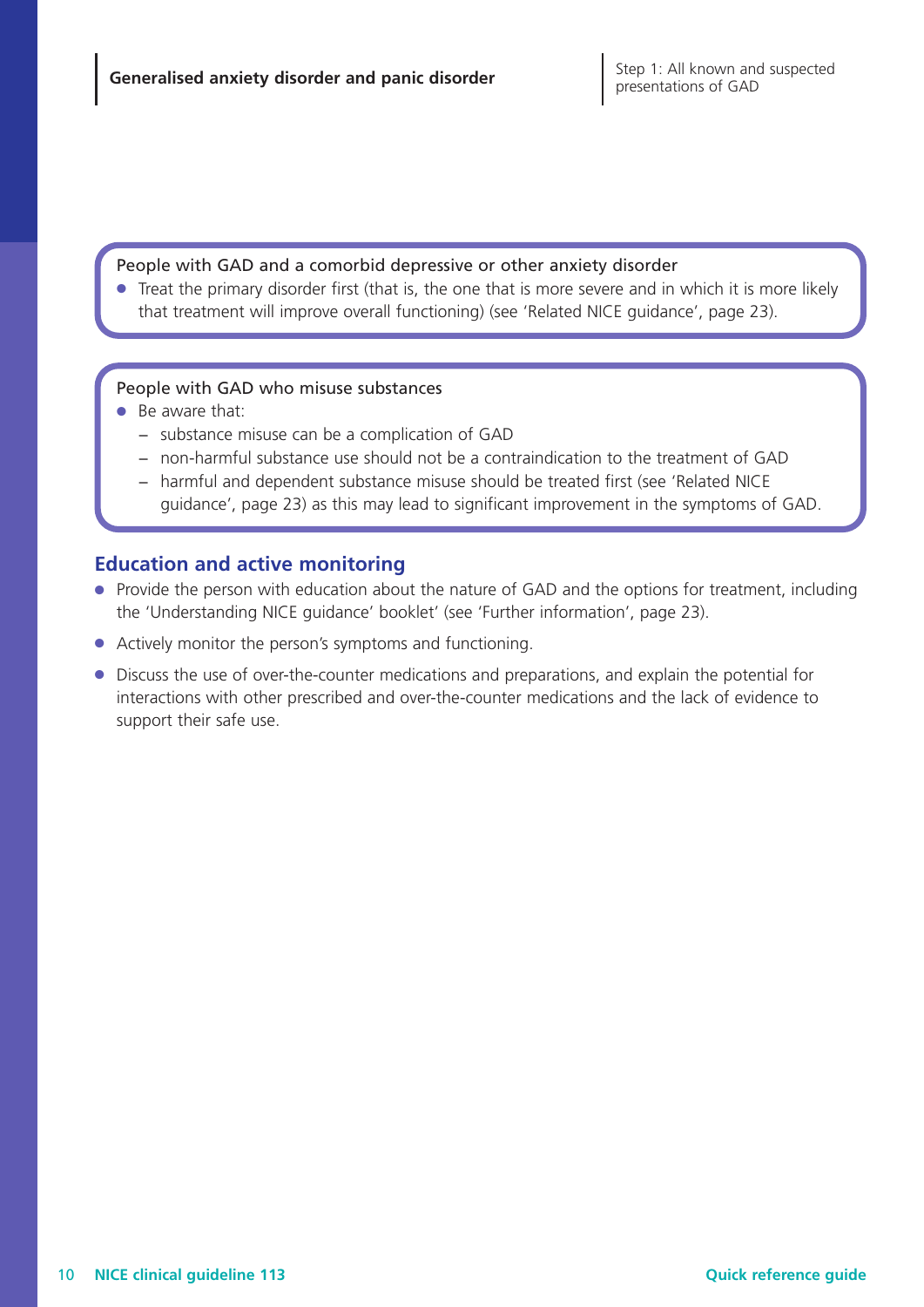# **Step 2: Diagnosed GAD that has not improved after step 1 interventions**

### **Low-intensity psychological interventions**

● For people with GAD whose symptoms have not improved after education and active monitoring in step 1, offer one or more of the low-intensity psychological interventions in the table below, guided by the person's preference.

| <b>Type of intervention</b>             | <b>Intervention should:</b>                                                                                                                                                                                                                                                                                                                                                                                                 |
|-----------------------------------------|-----------------------------------------------------------------------------------------------------------------------------------------------------------------------------------------------------------------------------------------------------------------------------------------------------------------------------------------------------------------------------------------------------------------------------|
| Individual non-facilitated<br>self-help | Include written or electronic materials of a suitable reading age (or<br>alternative media).<br>Be based on the treatment principles of cognitive behavioural therapy (CBT).<br>Include instructions for the person to work systematically through the<br>materials over a period of at least 6 weeks.<br>Usually involve minimal therapist contact, for example an occasional<br>telephone call of no more than 5 minutes. |
| Individual guided self-help             | Include written or electronic materials of a suitable reading age<br>(or alternative media).<br>Be supported by a trained practitioner, who facilitates the self-help<br>programme and reviews progress and outcome.<br>Usually consist of five to seven weekly or fortnightly face-to-face or<br>telephone sessions, each lasting 20-30 minutes.                                                                           |
| Psychoeducational groups                | Be based on CBT principles, have an interactive design and encourage<br>observational learning.<br>Include presentations and self-help manuals.<br>Be conducted by trained practitioners.<br>Have a ratio of one therapist to about 12 participants.<br>Usually consist of six weekly sessions, each lasting 2 hours.                                                                                                       |

- Practitioners providing individual guided self-help and/or psychoeducational groups should:
	- receive regular high-quality supervision
	- use routine outcome measures and ensure that the person with GAD is involved in reviewing the efficacy of the treatment.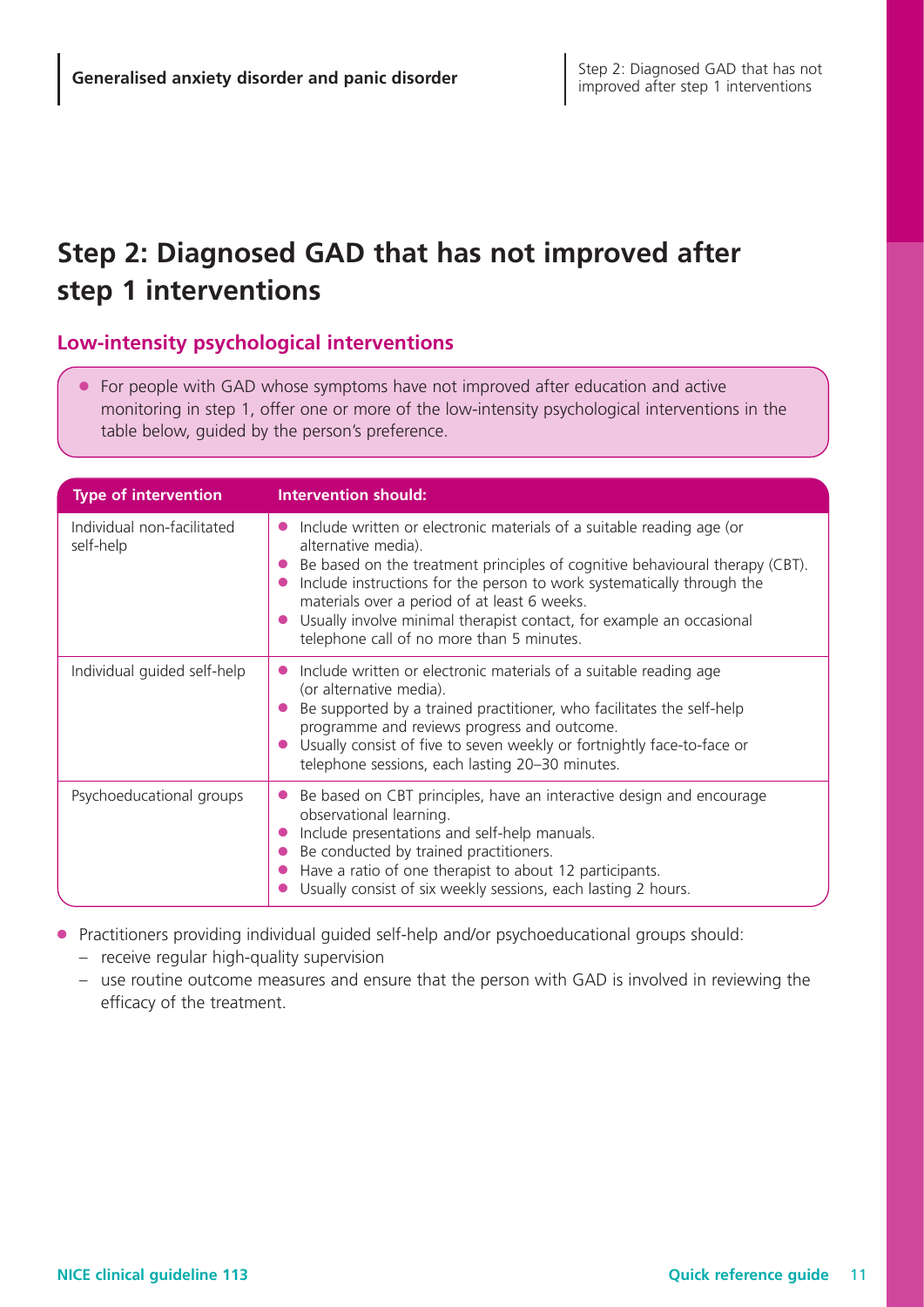# **Step 3: GAD with marked functional impairment or that has not improved after step 2 interventions**

#### Treatment options

- For people with GAD and marked functional impairment, or those whose symptoms have not responded adequately to step 2 interventions, offer either:
	- − a high-intensity psychological intervention (see below) **or**
	- − drug treatment (see page 13).
- Provide verbal and written information on the likely benefits and disadvantages of each mode of treatment, including the tendency of drug treatments to be associated with side effects and withdrawal syndromes.
- Base the choice of treatment on the person's preference as there is no evidence that either mode of treatment (individual high-intensity psychological intervention or drug treatment) is better.

### **High-intensity psychological interventions**

- If a person with GAD chooses a high-intensity psychological intervention, offer either CBT or applied relaxation (see the table below).
- Practitioners providing high-intensity psychological interventions for GAD should:
	- have regular supervision to monitor fidelity to the treatment model, using audio or video recording of treatment sessions if possible and if the person consents
	- use routine outcome measures and ensure that the person with GAD is involved in reviewing the efficacy of the treatment.
- Consider providing all interventions in the preferred language of the person with GAD if possible.

| <b>Type of intervention</b> | <b>Intervention should:</b>                                                                                                                                                                                                                                                                       |
|-----------------------------|---------------------------------------------------------------------------------------------------------------------------------------------------------------------------------------------------------------------------------------------------------------------------------------------------|
| <b>CBT</b>                  | • Be based on the treatment manuals used in the clinical trials of CBT for GAD.<br>• Be delivered by trained and competent practitioners.<br>Usually consist of 12-15 weekly sessions (fewer if the person recovers<br>sooner; more if clinically required), each lasting 1 hour.                 |
| Applied relaxation          | • Be based on the treatment manuals used in the clinical trials of applied<br>relaxation for GAD.<br>Be delivered by trained and competent practitioners.<br>Usually consist of 12-15 weekly sessions (fewer if the person recovers<br>sooner; more if clinically required), each lasting 1 hour. |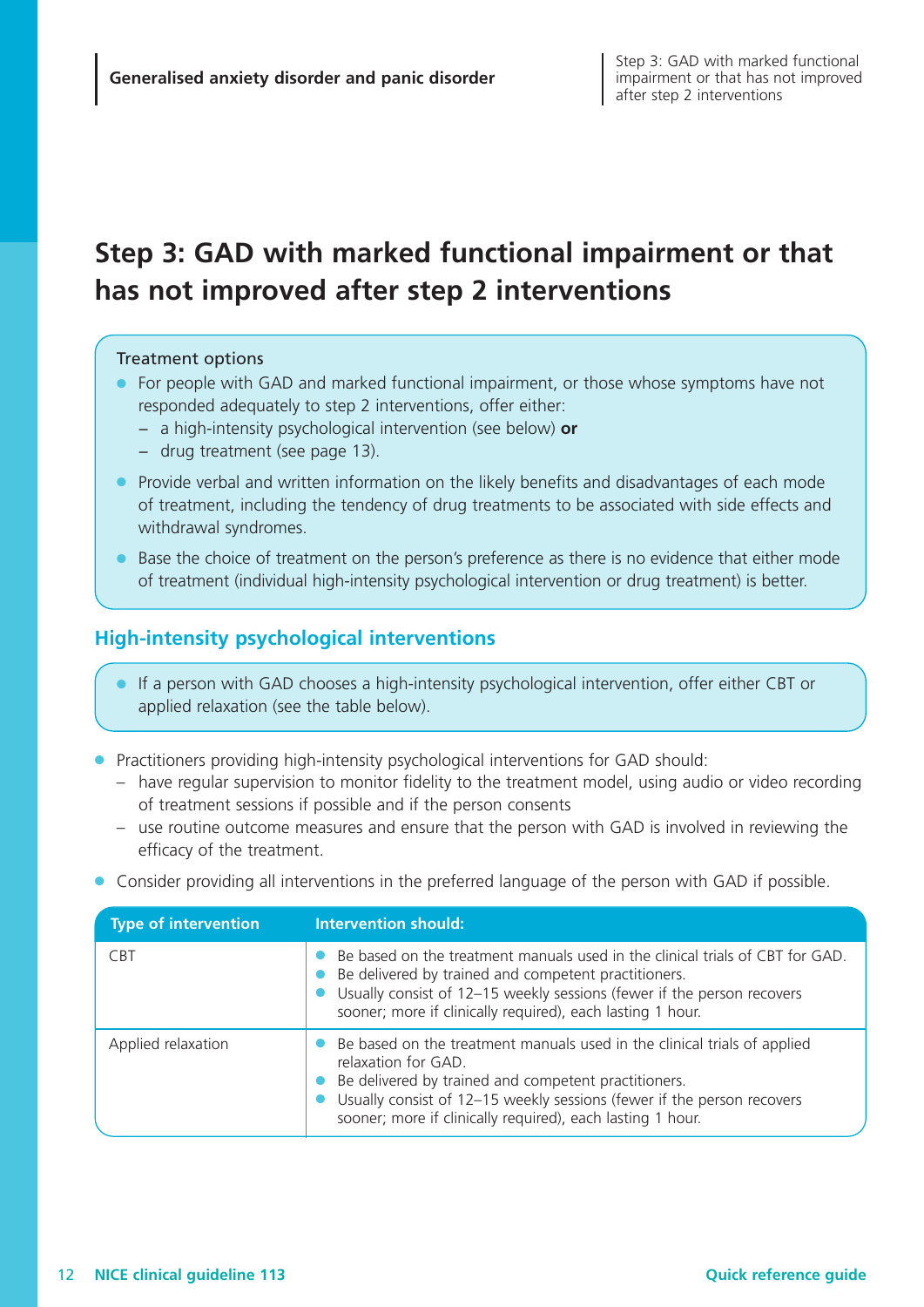### **Drug treatment**

- If a person with GAD chooses drug treatment, offer a selective serotonin reuptake inhibitor (SSRI). Consider offering sertraline first because it is the most cost-effective drug, but note that at the time of publication (January 2011) sertraline did not have UK marketing authorisation for this indication. Informed consent should be obtained and documented. Monitor the person carefully for adverse reactions.
- If sertraline is ineffective, offer an alternative SSRI or a serotonin–noradrenaline reuptake inhibitor (SNRI), taking into account the following factors:
	- tendency to produce a withdrawal syndrome (especially with paroxetine and venlafaxine)
	- side-effect profile and potential for drug interactions
	- the risk of suicide and likelihood of toxicity in overdose (especially with venlafaxine)
	- the person's prior experience of treatment with individual drugs (particularly adherence, effectiveness, side effects, experience of withdrawal syndrome and the person's preference).
- If the person cannot tolerate SSRIs or SNRIs, consider offering pregabalin.
	- Do not offer a benzodiazepine for the treatment of GAD in primary or secondary care except as a short-term measure during crises. Follow the advice in the 'British national formulary' on the use of a benzodiazepine in this context.
	- Do not offer an antipsychotic for the treatment of GAD in primary care.
- Before prescribing any medication, discuss the treatment options and any concerns the person has about taking medication. Explain fully the reasons for prescribing and provide information on:
	- the likely benefits of different treatments
	- the different propensities of each drug for side effects, withdrawal syndromes and drug interactions
	- the risk of activation with SSRIs and SNRIs, with symptoms such as increased anxiety, agitation and problems sleeping
	- the gradual development, over 1 week or more, of the full anxiolytic effect
	- the importance of taking medication as prescribed and the need to continue drug treatment after remission to avoid relapse.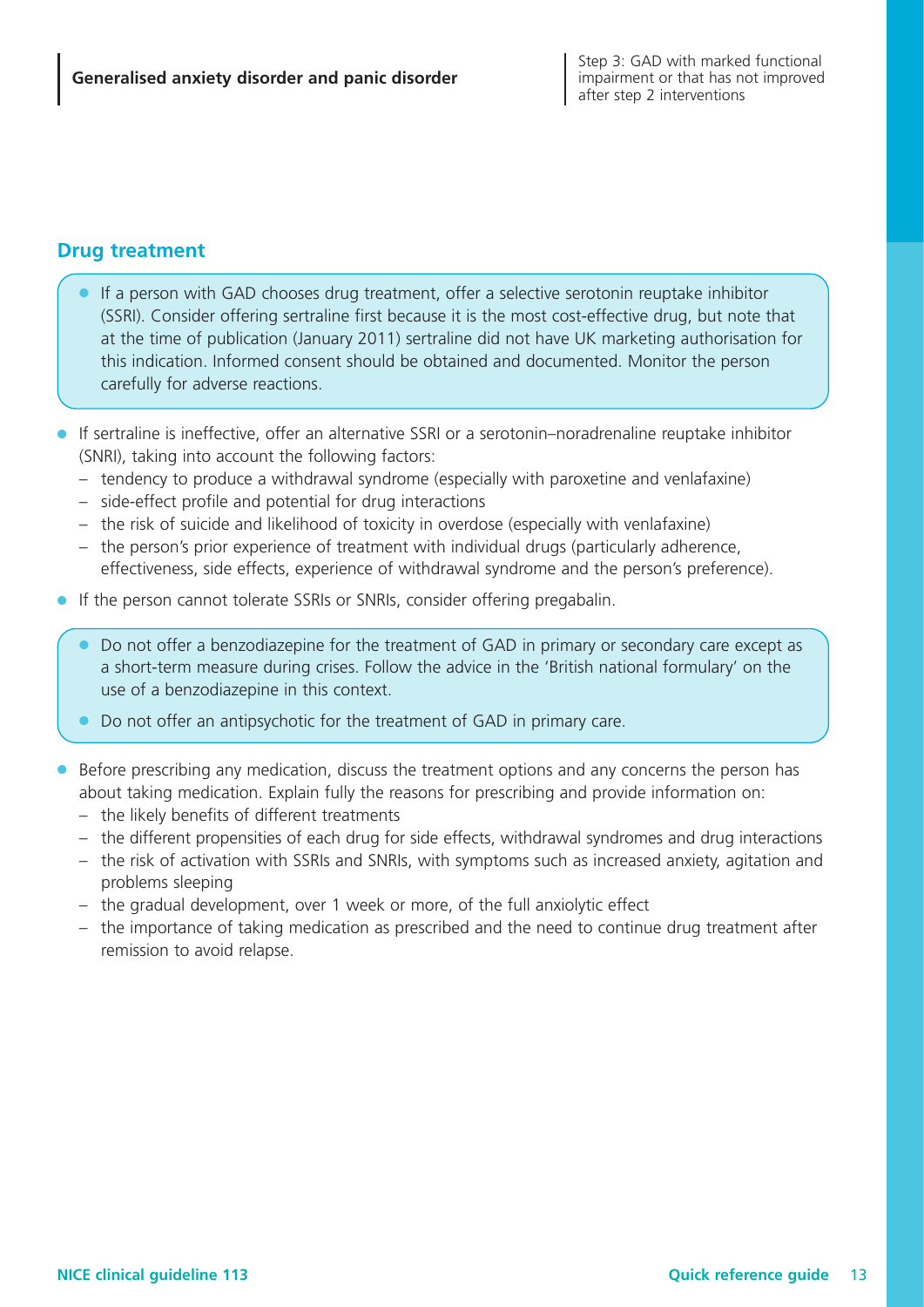#### Managing risks and side effects

- Take into account the increased risk of bleeding associated with SSRIs, particularly for older people or people taking other drugs that can damage the gastrointestinal mucosa or interfere with clotting (for example, NSAIDs or aspirin). Consider prescribing a gastroprotective drug in these circumstances.
- For people aged under 30 who are offered an SSRI or SNRI:
	- − warn them that these drugs are associated with an increased risk of suicidal thinking and self-harm in a minority of people under 30 **and**
	- − see them within 1 week of first prescribing **and**
	- − monitor the risk of suicidal thinking and self-harm weekly for the first month.
- For people who develop side effects soon after starting drug treatment, provide information and consider one of the following strategies:
	- − monitoring symptoms closely (if the side effects are mild and acceptable to the person) **or**
	- − reducing the dose of the drug **or**
	- − stopping the drug and, according to the person's preference, offering either:
		- an alternative drug (see page 13) or
		- a high-intensity psychological intervention (see page 12).
- Review the effectiveness and side effects of the drug every 2–4 weeks during the first 3 months of treatment and every 3 months thereafter.
- If a drug is effective, advise the person to continue taking it for at least a year as the likelihood of relapse is high.

### **Managing an inadequate response to step 3 interventions**

- If a person's GAD has not responded to a full course of a high-intensity psychological intervention, offer a drug treatment (see page 13).
- If a person's GAD has not responded to drug treatment, offer either a high-intensity psychological intervention (see page 12) or an alternative drug treatment (see page 13).
- If a person's GAD has partially responded to drug treatment, consider offering a high-intensity psychological intervention (see page 12) in addition to drug treatment.

#### Referral to secondary care

- Consider referral to step 4 (see page 15) if the person with GAD has severe anxiety with marked functional impairment in conjunction with:
	- − a risk of self-harm or suicide **or**
	- − significant comorbidity, such as substance misuse, personality disorder or complex physical health problems **or**
	- − self-neglect **or**
	- − an inadequate response to step 3 interventions.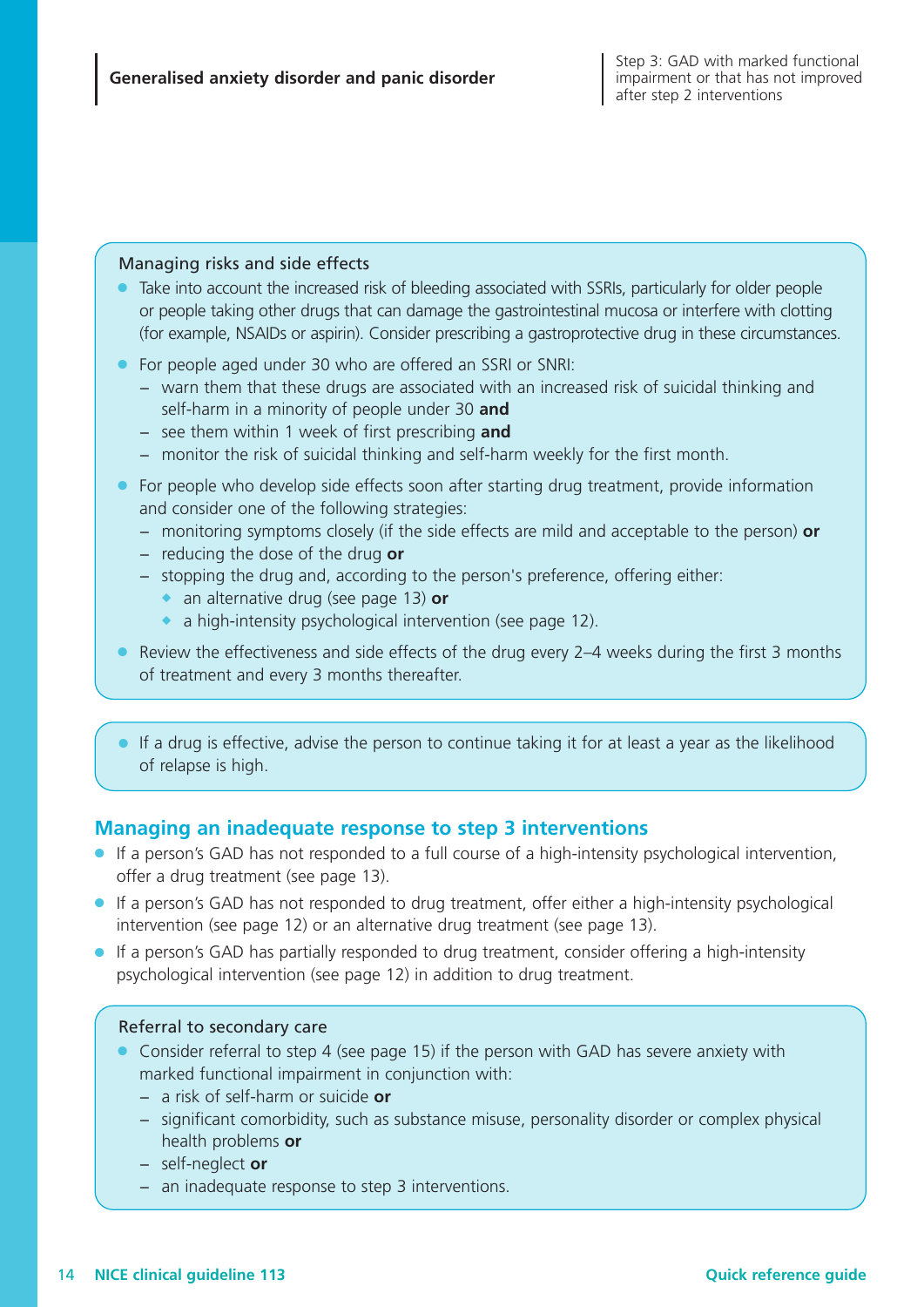# **Step 4 2 : Complex, treatment-refractory GAD and very marked functional impairment or high risk of self-harm**

### **Assessment**

- Offer the person a specialist assessment of needs and risks, including:
	- duration and severity of symptoms, functional impairment, comorbidities, risk to self and self-neglect
	- a formal review of current and past treatments, including adherence to previously prescribed drug treatments and the fidelity of prior psychological interventions, and their impact on symptoms and functional impairment
	- home environment
	- support in the community
	- relationships with and impact on families and carers.
- Review the needs of families and carers and offer an assessment of their caring, physical and mental health needs if one has not been offered previously.
- Develop a comprehensive care plan in collaboration with the person with GAD that addresses needs, risks and functional impairment and has a clear treatment plan.

### **Treatment**

- Inform people with GAD who have not been offered or have refused the interventions in steps 1–3 about the potential benefits of these interventions, and offer them any they have not tried.
- Consider offering combinations of psychological and drug treatments, combinations of antidepressants or augmentation of antidepressants with other drugs, but exercise caution and be aware that:
	- evidence for the effectiveness of combination treatments is lacking **and**
	- side effects and interactions are more likely when combining and augmenting antidepressants.
	- Combination treatments should be undertaken only by practitioners with expertise in the psychological and drug treatment of complex, treatment-refractory anxiety disorders and after full discussion with the person about the likely advantages and disadvantages of the treatments suggested.
- When treating people with complex and treatment-refractory GAD, inform them of relevant clinical research in which they may wish to participate, working within local and national ethical guidelines at all times.

<sup>&</sup>lt;sup>2</sup> Step 4 normally refers to community mental health teams but may include specialist services and specialist practitioners in primary care.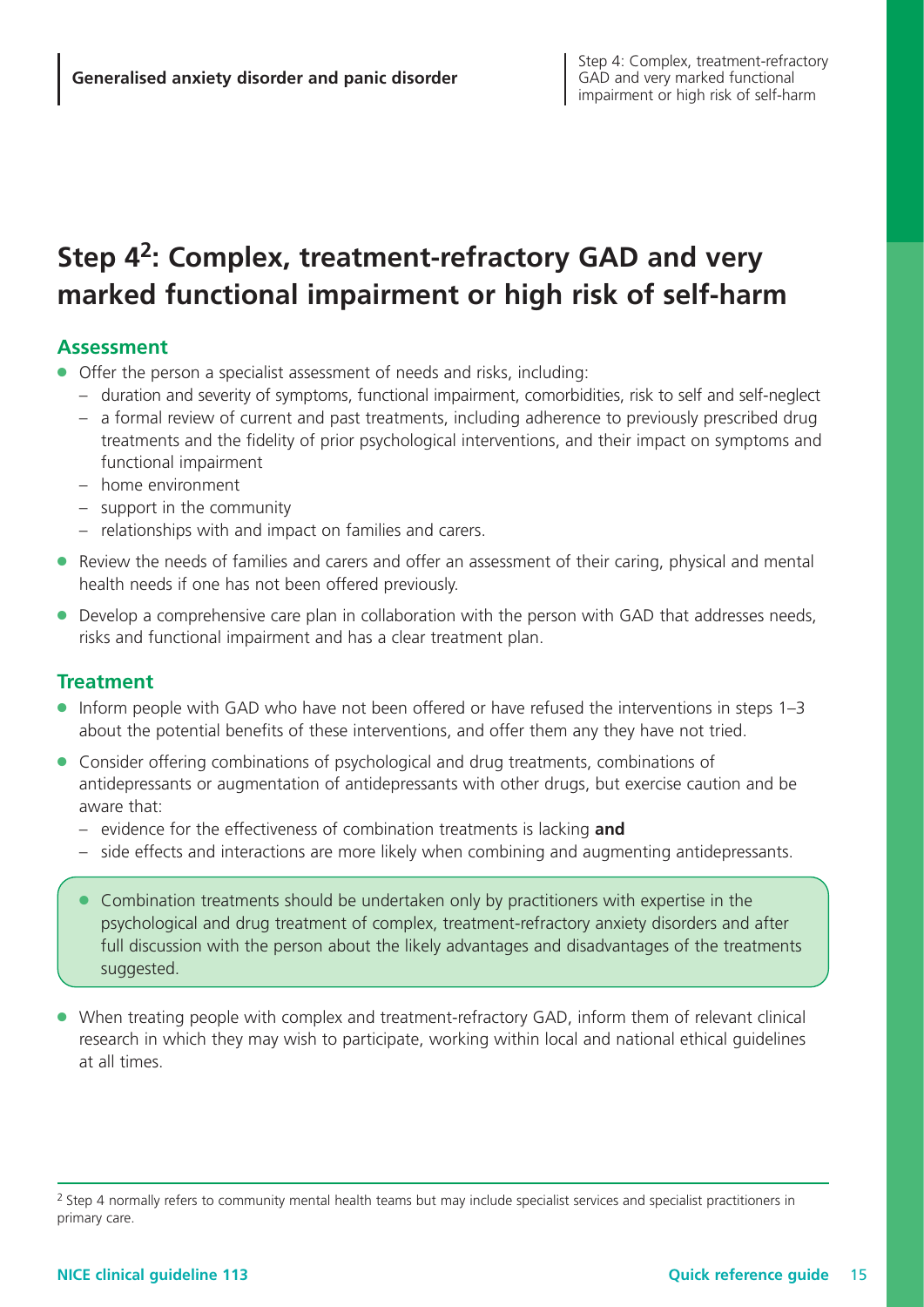# **Principles of care for people with panic disorder**

### **Shared decision-making and information provision**

- Shared decision making between the individual and healthcare professionals should take place during diagnosis and all phases of care.
- To facilitate shared decision making:
	- provide evidence-based information about treatment
	- provide information on the nature, course and treatment of panic disorder, including the use and likely side-effect profile of medication
	- discuss concerns about taking medication, such as fears of addiction
	- consider the person's preference and experience and outcome of previous treatments
	- offer information about self-help groups and support groups for people with panic disorder, their families and carers
	- encourage participation in self-help and support groups.

#### **Language**

- Use everyday, jargon-free language, and explain any technical terms.
- Where appropriate, provide written material in the language of the person, and seek interpreters for people whose first language is not English.
- Where available, consider providing psychotherapies in the person's own language if this is not English.

# **The stepped-care model for panic disorder**

**STEP 5**: Care in specialist mental health services

**STEP 4:** Review and referral to specialist mental health services

**STEP 3**: Review and consideration of alternative treatments

**STEP 2**: Treatment in primary care

**STEP 1**: Recognition and diagnosis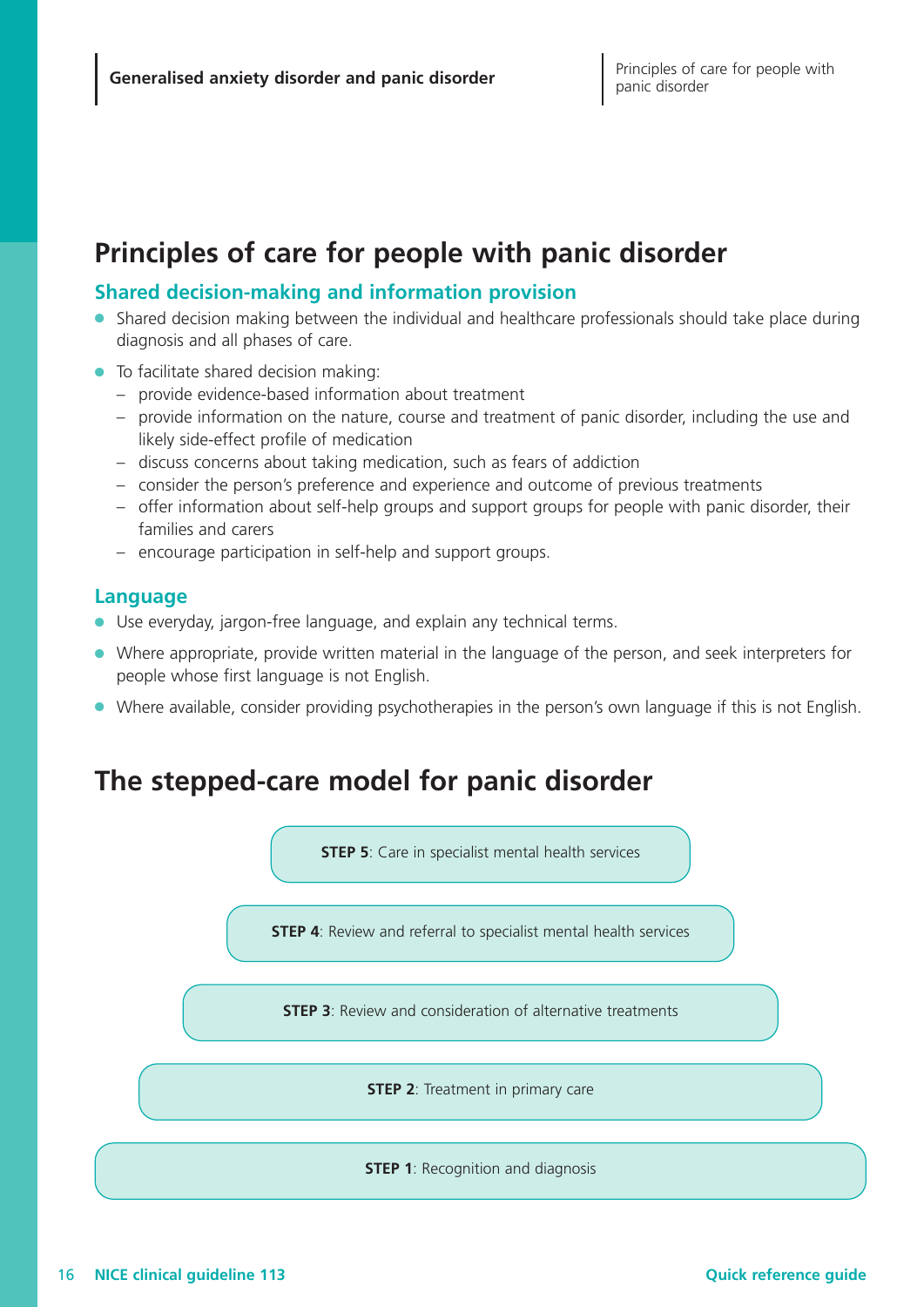# **Step 1: Recognition and diagnosis of panic disorder**

### **Consultation skills**

● A high standard of consultation skills is needed so that a structured approach can be taken to the diagnosis and management plan.

### **Diagnosis**

● Ask about relevant information such as personal history, any self-medication, and cultural or other individual characteristics that may be important considerations in subsequent care.

# **Comorbidities**

- Be alert to comorbidity, which is common.
- Identify the main problems through discussion with the person.
- Clarify the sequence of the problems to determine the priorities of the comorbidites drawing up a timeline to show when different problems developed can help with this.

# **Presentation with a panic attack in accident and emergency departments or other settings**

- If a person presents with a panic attack, he or she should:
	- be asked if they are already receiving treatment for panic disorder
	- undergo the minimum investigations necessary to exclude acute physical problems
	- not usually be admitted to a medical or psychiatric bed
	- be referred to primary care for subsequent care, even if assessment has been undertaken in the accident and emergency department
	- be given appropriate written information about panic attacks and why they are being referred to primary care
	- be offered appropriate written information about sources of support, including local and national voluntary and self-help groups.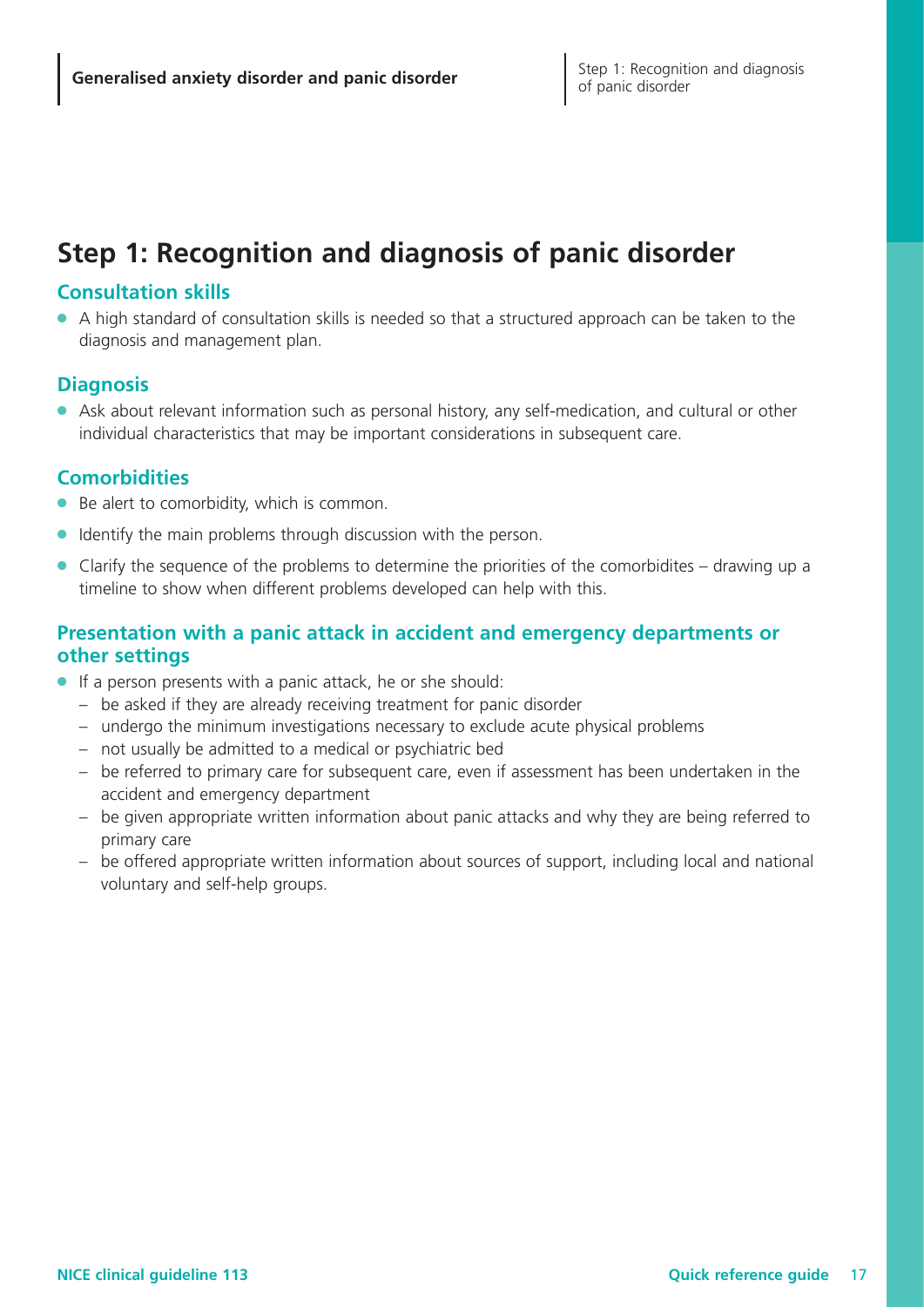# **Steps 2–4: Management of panic disorder in primary care**

### **Psychological treatment, drug treatment and self-help**

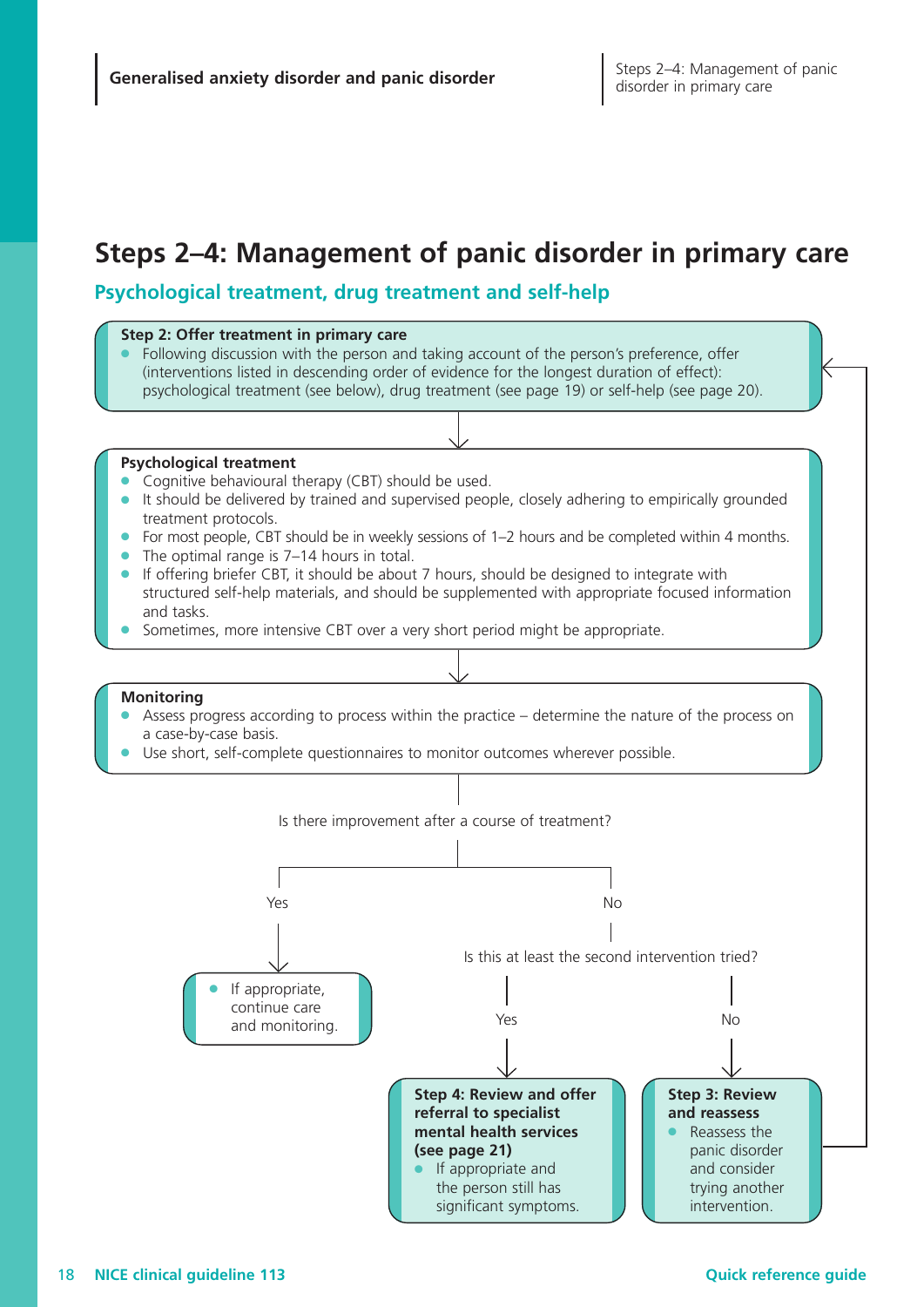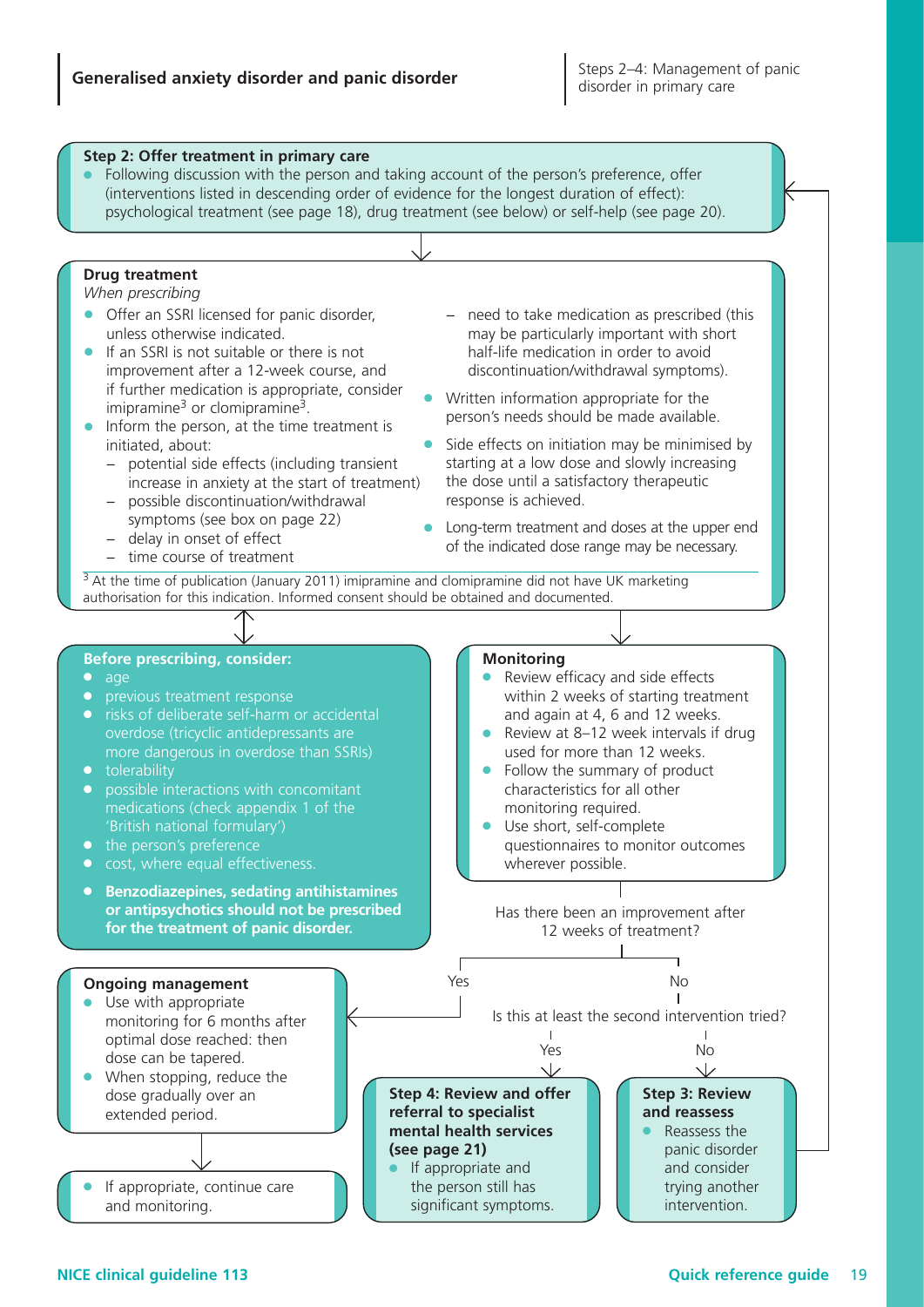#### **Step 2: Offer treatment in primary care**

Following discussion with the person and taking account of the person's preference, offer (interventions listed in descending order of evidence for the longest duration of effect): psychological treatment (see page 18), drug treatment (see page 19) or self-help (see below).

#### **Self-help**

- Offer bibliotherapy based on CBT principles.
- Offer information about support groups, where available.
- Discuss the benefits of exercise as part of good general health.

#### **Monitoring**

- Offer contact with primary healthcare professionals to monitor progress and review; determine on a case-by-case basis but likely to be every 4–8 weeks.
- Use short, self-complete questionnaires to monitor outcomes wherever possible.

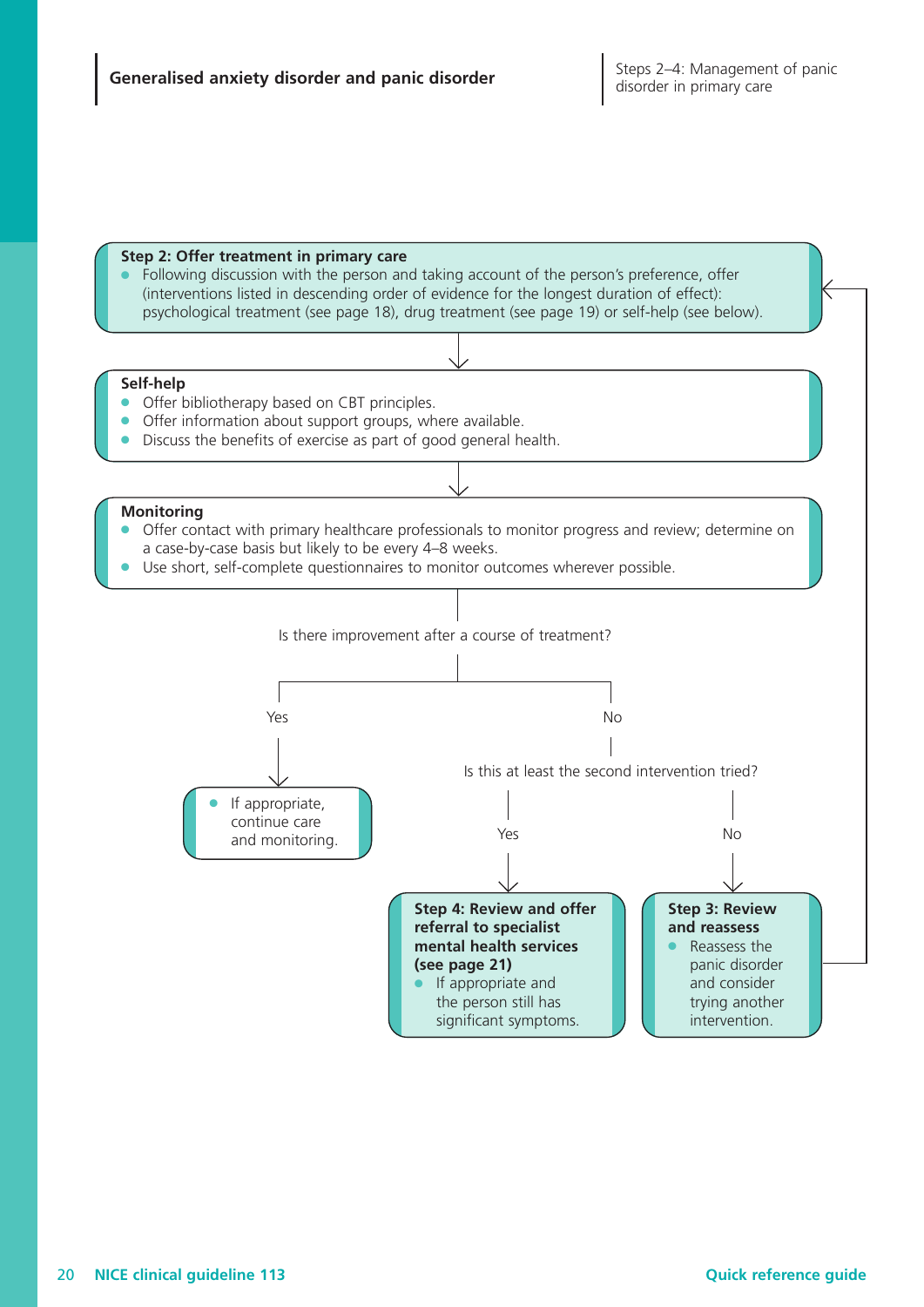# **Step 5: Care for people with panic disorder in specialist mental health services**

- Reassess the person's panic disorder, their environment and their social circumstances. Evaluate:
	- previous treatments, including effectiveness and concordance
	- any substance use, including nicotine, alcohol, caffeine and recreational drugs
	- comorbidities
	- day-to-day functioning
	- social networks
	- continuing chronic stressors
	- the role of agoraphobic and other avoidant symptoms.
- Undertake a comprehensive risk assessment.
- Develop an appropriate risk management plan.
	- To carry out these evaluations, and to develop and share a full formulation, more than one session may be required and should be available.
- Consider:
	- treatment of comorbid conditions
	- CBT with an experienced therapist if not offered already, including home-based CBT if attendance at clinic is difficult
	- structured problem solving
	- full exploration of pharmacotherapy
	- day support to relieve carers and family members
	- referral for advice, assessment or management to tertiary centres.
	- Ensure accurate and effective communication between all healthcare professionals particularly between primary care clinicians (GP and teams) and secondary care clinicians (community mental health teams) if there are existing physical health conditions that also require active management.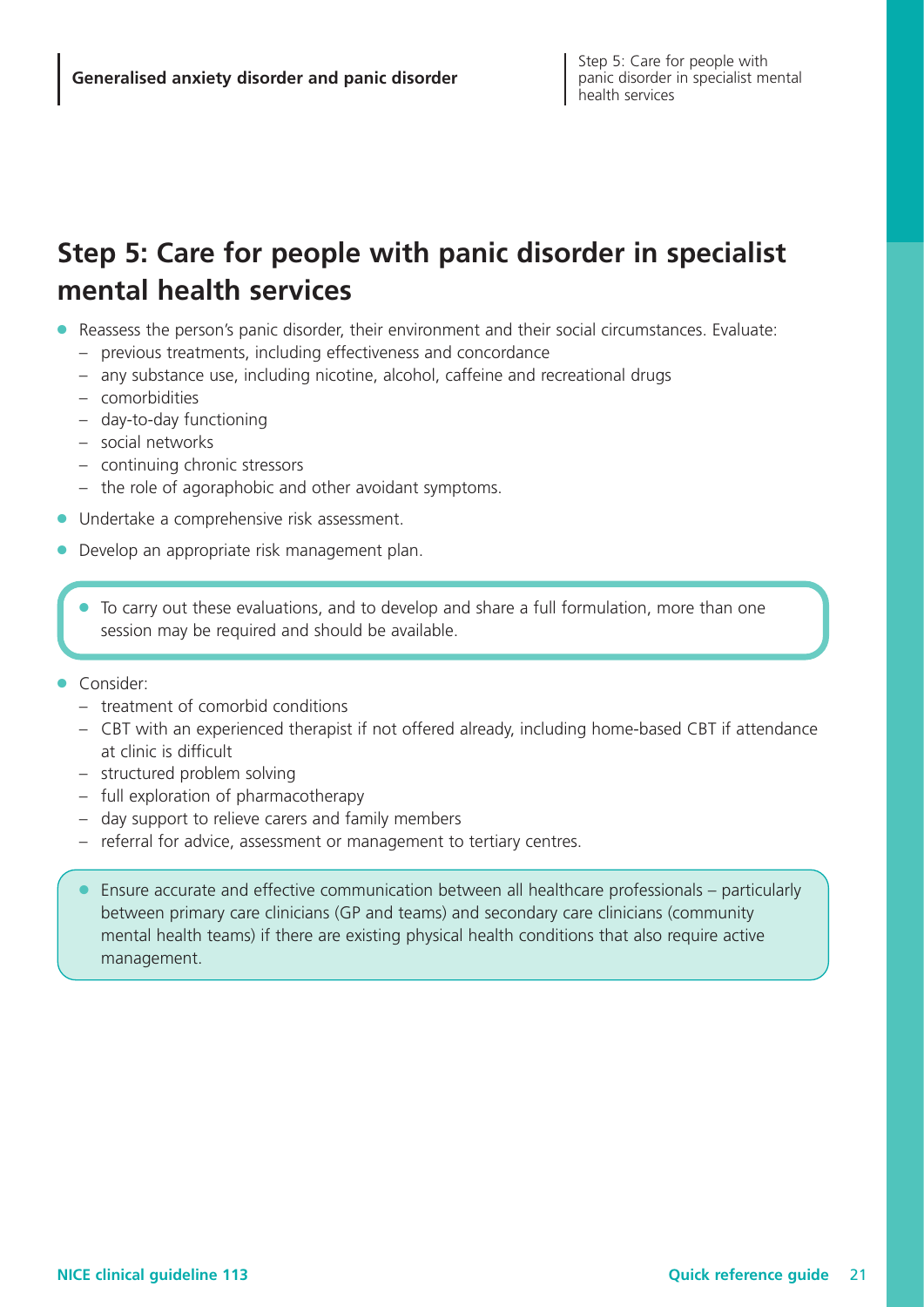#### Antidepressant discontinuation/withdrawal symptoms

- Inform people with panic disorder that:
	- − although antidepressants are not associated with tolerance and craving, discontinuation/withdrawal symptoms may occur on stopping or missing doses or, occasionally, on reducing the dose of the drug. These symptoms are usually mild and self-limiting but occasionally can be severe, particularly if the drug is stopped abruptly.
	- − the most commonly experienced discontinuation/withdrawal symptoms are dizziness, numbness and tingling, gastrointestinal disturbances (particularly nausea and vomiting), headache, sweating, anxiety and sleep disturbances.
	- − they should seek advice from their medical practitioner if they experience significant discontinuation/withdrawal symptoms.
- Stopping antidepressants abruptly can cause discontinuation/withdrawal symptoms. To minimise the risk of discontinuation/withdrawal symptoms when stopping antidepressants, the dose should be reduced gradually over an extended period of time.
- Mild discontinuation/withdrawal symptoms: reassure the person and monitor symptoms.
- Severe discontinuation/withdrawal symptoms: consider reintroducing the antidepressant (or prescribing another from the same class that has a longer half-life) and gradually reducing the dose while monitoring symptoms.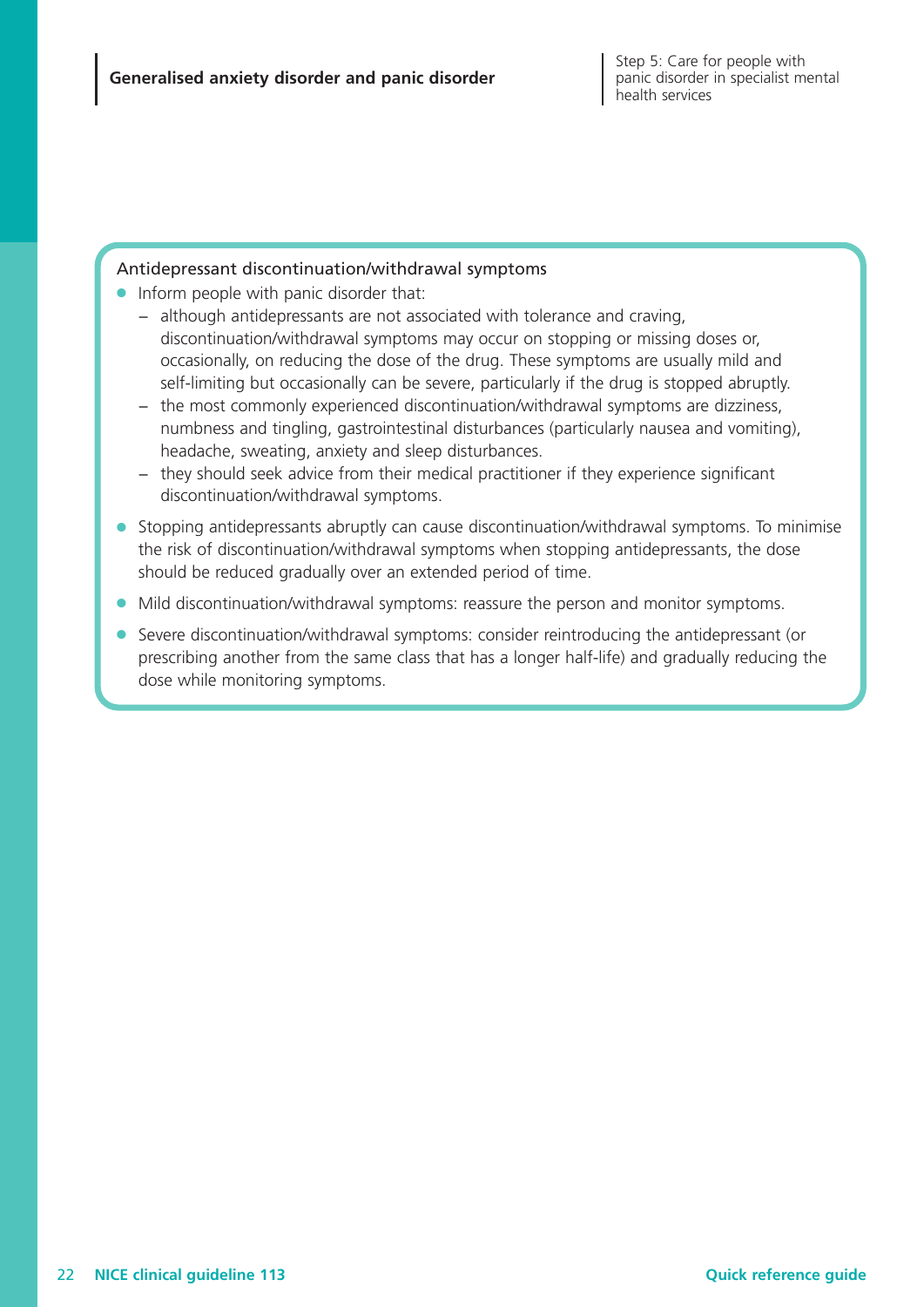# **Further information**

# **Ordering information**

You can download the following documents from **www.nice.org.uk/guidance/CG113**

- $\bullet$  The NICE guideline all the recommendations.
- $\bullet$  A quick reference guide (this document) a summary of the recommendations for healthcare professionals.
- $\bullet$  'Understanding NICE quidance' a summary for people with generalised anxiety disorder or panic disorder and their families or carers.
- $\bullet$  The full quideline all the recommendations, details of how they were developed, and reviews of the evidence they were based on.

For printed copies of the quick reference guide or 'Understanding NICE guidance', phone NICE publications on 0845 003 7783 or email publications@nice.org.uk and quote:

- N2409 (quick reference quide)
- N2410 ('Understanding NICE guidance').

# **Implementation tools**

NICE has developed tools to help organisations implement this guidance (see **www.nice.org.uk/guidance/CG113**).

# **Related NICE guidance**

For information about NICE guidance that has been issued or is in development, see **www.nice.org.uk**

# Published

● Alcohol-use disorders: diagnosis and clinical management of alcohol-related physical complications. NICE clinical guideline 100. (2010) Available from **www.nice.org.uk/guidance/CG100**

● Alcohol-use disorders: preventing the development of hazardous and harmful drinking. NICE public health guidance 24 (2010). Available from **www.nice.org.uk/guidance/PH24**

- Depression in adults with a chronic physical health problem: treatment and management. NICE clinical guideline 91 (2009). Available from **www.nice.org.uk/guidance/CG91**
- Depression: the treatment and management of depression in adults. NICE clinical guideline 90 (2009). Available from
	- **www.nice.org.uk/guidance/CG90**
- Medicines adherence. NICE clinical guideline 76 (2009). Available from **www.nice.org.uk/guidance/CG76**
- Drug misuse: opioid detoxification. NICE clinical guideline 52 (2007). Available from **www.nice.org.uk/guidance/CG52**
- Drug misuse: psychosocial interventions. NICE clinical guideline 51 (2007). Available from **www.nice.org.uk/guidance/CG51**
- Antenatal and postnatal mental health. NICE clinical guideline 45 (2007). Available from **www.nice.org.uk/guidance/CG45**
- Computerised cognitive behaviour therapy for depression and anxiety. NICE technology appraisal guidance 97 (2006). Available from **www.nice.org.uk/guidance/TA97**
- Obsessive–compulsive disorder. NICE clinical guideline 31 (2005). Available from **www.nice.org.uk/guidance/CG31**
- Post-traumatic stress disorder (PTSD). NICE clinical guideline 26 (2005). Available from **www.nice.org.uk/guidance/CG26**
- Self-harm. NICE clinical quideline 16 (2004). Available from **www.nice.org.uk/guidance/CG16**